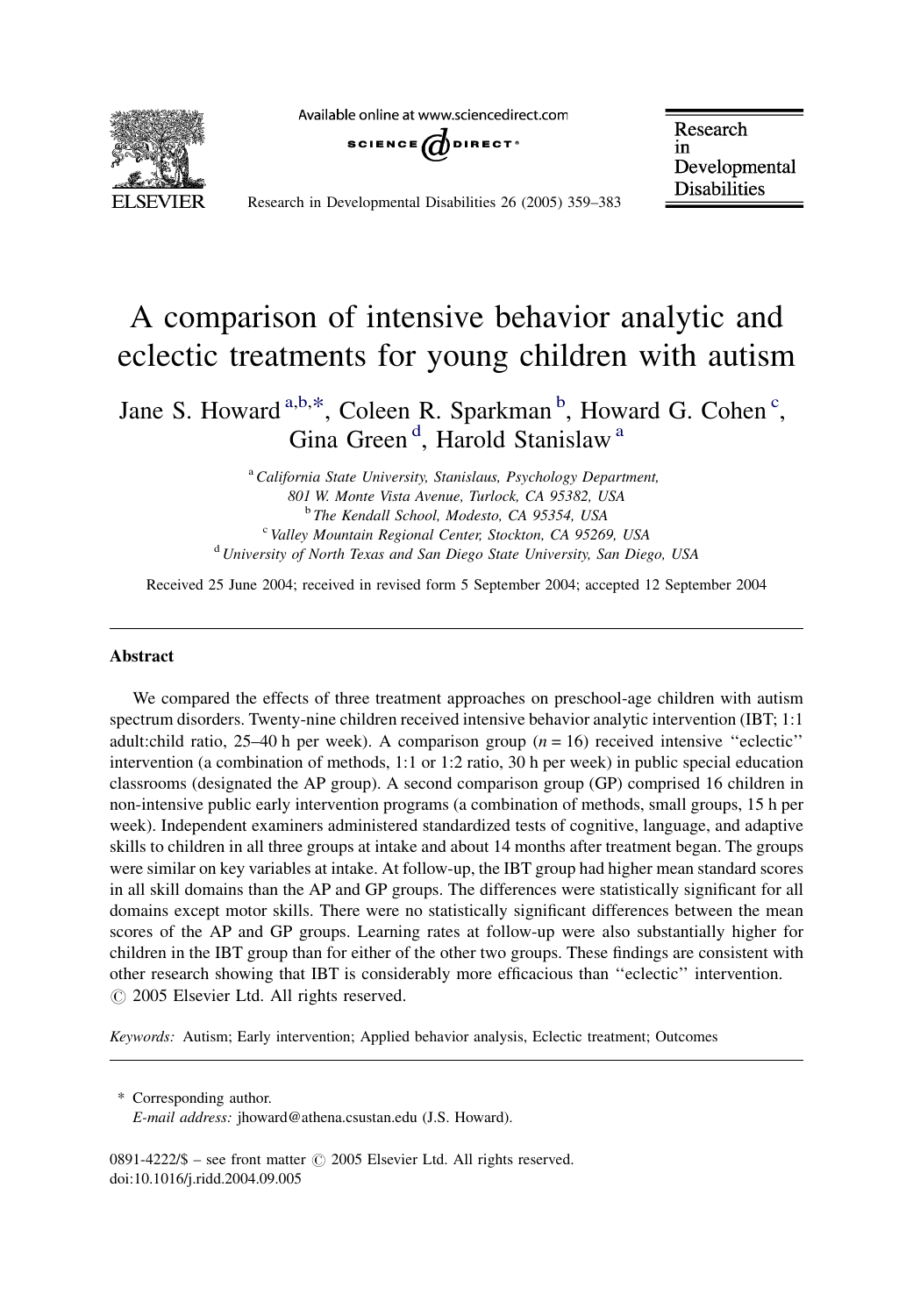# 1. Introduction

Early intervention targets differences between the skills of children who have or are at risk for developmental delays and the skills of their typically developing peers. Those discrepancies may be small initially but are generally acknowledged to increase with the passage of time (e.g., [Guralnick, 1998;](#page-22-0) [Ramey & Ramey, 1998\)](#page-23-0). Developmental trajectories are not fixed, however, even for children with known risk factors or disabilities. Instead, each child's progress can be influenced by many factors, such as experience. As [Ramey and Ramey \(1998\)](#page-23-0) noted, ''... a widespread hope for early intervention (is) ... that children could be placed on a normative developmental trajectory and thus continue to show optimal development after early intervention ends'' (p. 113). Accordingly, they posited a ''zone of modifiability,'' a period of time during which the precise developmental trajectory for children at risk is likely determined by the timing, intensity, and appropriateness of treatment. Convergent evidence supporting this hypothesis has come from a variety of sources. Longitudinal studies (e.g., the North Carolina Abecedarian Project, Infant Health and Development Program) demonstrated that the effects of early intervention on children at risk for developmental delay and mental retardation were evident when the children were 3 years old, and some gains were maintained into adolescence and adulthood ([Campbell, Pungello, Miller-Johnson, Burchinal, & Ramey,](#page-21-0) [2001](#page-21-0); [Campbell, Ramey, Pungello, Sparling, & Miller-Johnson, 2002;](#page-21-0) for a review, see [Ramey & Ramey, 1999](#page-23-0)). The likelihood that effective early intervention can produce lasting neurobiological as well as behavioral changes has been suggested by research showing that early experiences play a critical role in shaping brain architecture as well as brain function [\(Dawson & Fischer, 1994](#page-21-0); [Shore, 1997](#page-23-0)). Additionally, studies have shown that specific types of interactions with the physical and social environment can remediate some types of damage to the central nervous system (e.g., [Hannigan & Berman, 2000](#page-22-0)). In a series of studies using mouse models of some mental retardation syndromes and neurological disorders, Schroeder, Tessel, and their colleagues demonstrated that behavior analytic discrimination training reversed abnormalities in brain structures and neurotransmitter levels as well as learning and behavior. Training was most effective when it began early in development ([Loupe, Schroeder, & Tessel, 1995;](#page-22-0) [Stodgell,](#page-23-0) [Schroeder, & Tessel, 1996](#page-23-0); [Tessel, Schroeder, Loupe, & Stodgell, 1995](#page-23-0); [VanKeuren,](#page-23-0) [Stodgell, Schroeder, & Tessel, 1998](#page-23-0)).

Findings from early intervention research indicate that treatment that is intensive, long in duration, and delivered directly to children (rather than just to their caregivers) produces better outcomes than treatment that lacks those elements ([Ramey & Ramey, 1998, 1999](#page-23-0)). Few of those variables have been isolated and investigated in controlled studies, however. For example, despite the apparent relationship between the intensity of early intervention and outcome (e.g., [Guralnick, 1998](#page-22-0)), there has been little experimental research on the effects of treatment intensity or duration. Nor has there been much research on the relation between type of early intervention and outcomes. [Guralnick \(1998\)](#page-22-0) argued that the next generation of research in early intervention must progress beyond basic demonstrations of its effectiveness. There is a need for studies that delineate which aspects of early intervention are most efficacious, and for which populations. A better understanding of the optimal timing, intensity, duration, and type of intervention could benefit all children who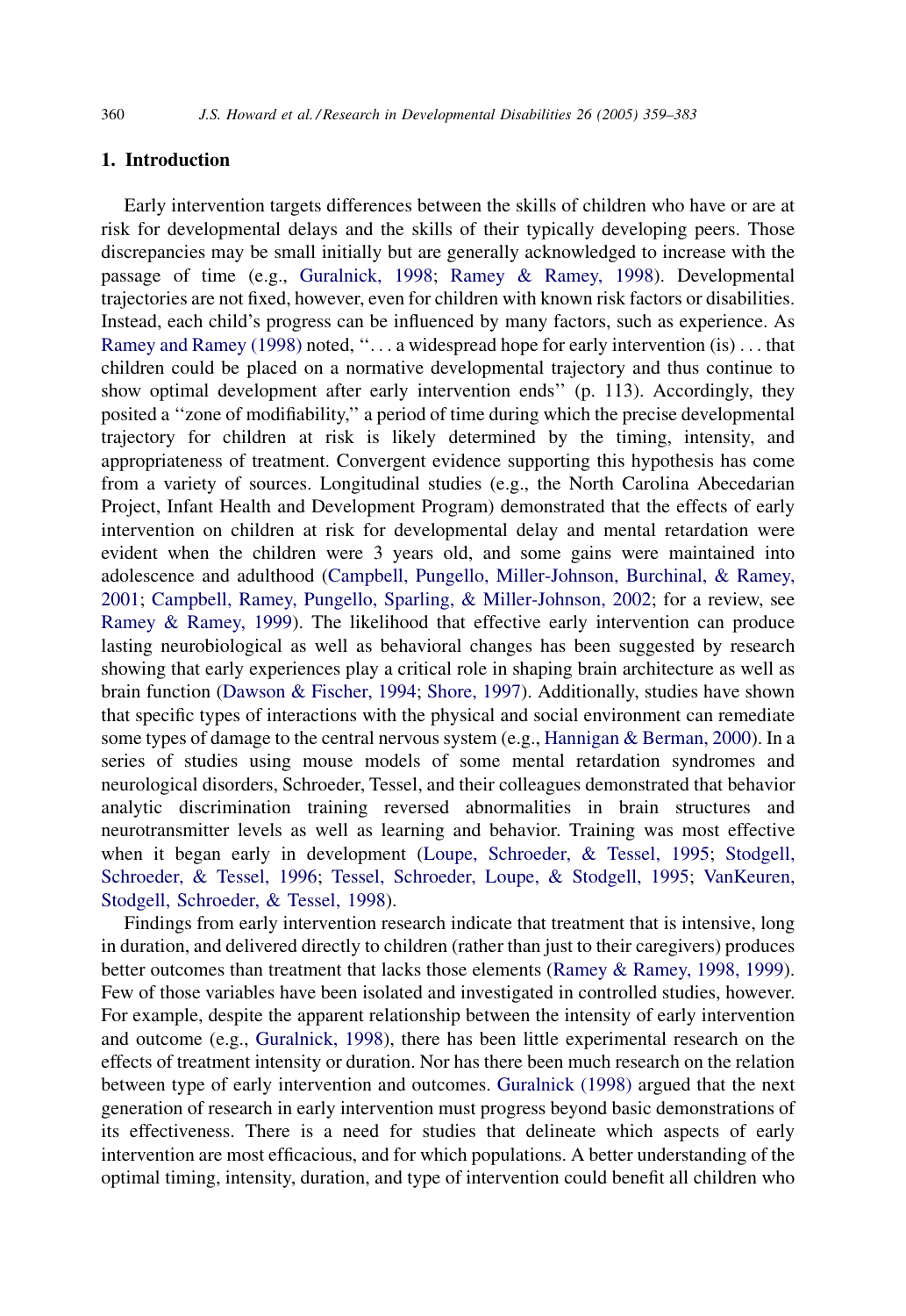have or are at risk for developmental delays. Given the reported recent increase in the number of children diagnosed with autism spectrum disorders, such issues may be particularly germane to this population (e.g., [California Department of Developmental](#page-21-0) [Services, 2003a](#page-21-0); [Yeargin-Allsop et al., 2003](#page-24-0); but see [Fombonne, 2001, 2003](#page-22-0) for critiques of such reports). In addition, the cost of lifespan services for people with autism may be disproportionately higher than the cost of serving individuals with other disabilities (e.g., [California Department of Developmental Services, 2002, 2003b](#page-21-0)). Effective early intervention can substantially reduce those costs ([Jacobson, Mulick, & Green, 1998\)](#page-22-0). Therefore, there are several compelling reasons to examine outcomes produced by various types of early intervention for children with autism.

There is considerable empirical evidence that early intensive behavior analytic intervention produces large and lasting functional improvements in many children with autism. Although a number of behavior analysts have been documenting the effectiveness of behavior analytic intervention for individuals with autism since the early 1960s (e.g., [Ferster & DeMyer, 1961](#page-22-0); [Wolf, Risley, & Mees, 1964](#page-24-0); see also [Matson, Benavidez,](#page-22-0) [Compton, Paclawskyj, & Baglio, 1996](#page-22-0)), a study by [Lovaas \(1987\)](#page-22-0) was singular for documenting substantially improved functioning in a sizeable proportion of children who received comprehensive, intensive, long-duration behavior analytic intervention starting before they reached 4 years of age. Nine of 19 children in that study who received early intensive behavior analytic treatment for at least 2 years had cognitive and language test scores in the normal range by the age of 6–7 years and completed first grade without special instruction. In contrast, few gains were made by children with autism in two control groups who received either 10 h of behavior analytic treatment per week or typically available community services over the same time period. A follow-up study found that the ''best outcome'' children from the [Lovaas \(1987\)](#page-22-0) study continued to function normally into adolescence ([McEachin, Smith, & Lovaas, 1993\)](#page-22-0).

Several studies of comprehensive, intensive behavior analytic treatment for young children with autism spectrum disorders have been published prior to and since the [Lovaas](#page-22-0) [\(1987\)](#page-22-0) study. Collectively, these studies have documented the efficacy of intensive behavior analytic intervention, both center-based (e.g., [Eikeseth, Smith, Jahr, & Eldevik,](#page-21-0) [2002;](#page-21-0) [Fenske, Zalenski, Krantz, & McClannahan, 1985](#page-22-0); [Harris, Handleman, Gordon,](#page-22-0) [Kristoff, & Fuentes, 1991\)](#page-22-0) and home-based (e.g., [Anderson, Avery, DiPietro, Edwards, &](#page-21-0) [Christian, 1987](#page-21-0); [Birnbrauer & Leach, 1993;](#page-21-0) [Smith, Groen, & Wynne, 2000;](#page-23-0) [Weiss, 1999\)](#page-23-0). In several studies, standardized test data indicated that cognitive functioning, language skills, and academic performance approached or exceeded normal levels in many children who received at least 2 years of early intensive behavior analytic treatment (for a review, see [Green, 1996; Smith, 1999](#page-22-0)). Instruments such as the Vineland Adaptive Behavior Scales also detected substantial improvements in adaptive functioning [\(Anderson et al., 1987;](#page-21-0) [Birnbrauer & Leach, 1993;](#page-21-0) [Smith et al., 2000; Weiss, 1999\)](#page-23-0). Similar outcomes have been documented in systematic case studies in which independent evaluators used objective measurement instruments to track children's progress [\(Green, Brennan, & Fein, 2002;](#page-22-0) [Perry, Cohen, & De Carlo, 1995](#page-23-0)). Finally, parents whose children received intensive behavior analytic intervention showed high satisfaction and reduced stress over the course of treatment in comparison to parents whose children did not receive intensive behavior analytic intervention ([Anderson et al., 1987;](#page-21-0) [Birnbrauer & Leach, 1993;](#page-21-0) [Smith et al., 2000\)](#page-23-0).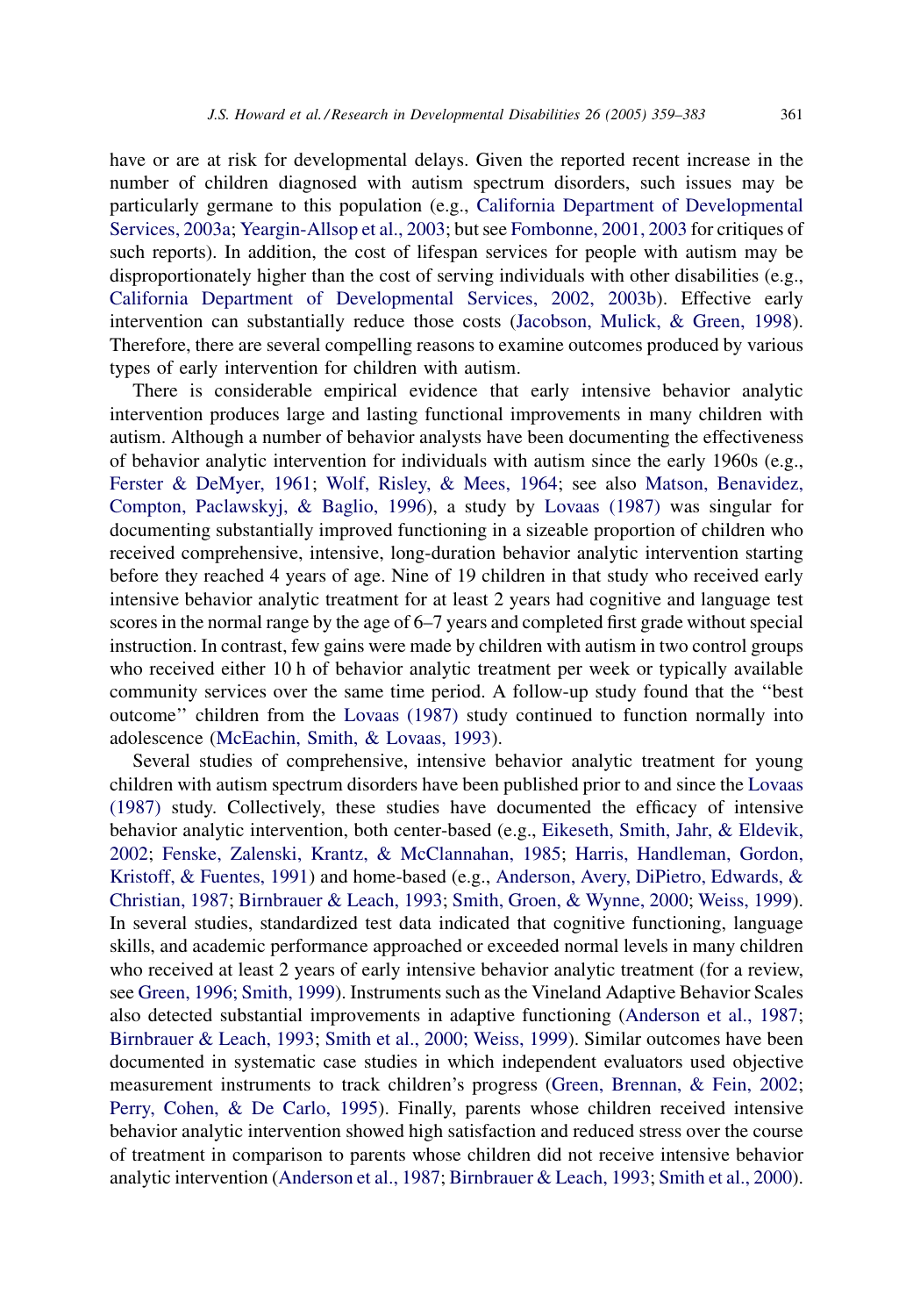Although all published studies of early intensive behavior analytic treatment demonstrated that many children made substantial gains, outcomes varied within and across studies. The proportions of intensively treated children who achieved normal or near-normal functioning, more modest improvements, and relatively small improvements varied from study to study [\(Green, 1996; Smith, 1999](#page-22-0)). For instance, a smaller percentage of children in the [Smith et al. \(2000\)](#page-23-0) study were able to function independently in regular classrooms post-treatment than was reported by [Lovaas \(1987\)](#page-22-0), and no children were reported to be enrolled in general education settings without supports in the [Anderson et al.](#page-21-0) [\(1987\)](#page-21-0) and [Birnbrauer and Leach \(1993\)](#page-21-0) studies. Those studies differed in several important ways from the [Lovaas \(1987\)](#page-22-0) study, however. None involved the 40 h of intensive treatment per week that was provided to the experimental group in the [Lovaas](#page-22-0) [\(1987\)](#page-22-0) study. Additionally, participants in those studies had lower pre-treatment language and IQ scores and received intervention for a shorter period of time than their counterparts in the [Lovaas \(1987\)](#page-22-0) study. There were also methodological differences across studies: some were quasi-experimental while others used true experimental designs, and few assigned participants to groups randomly (see [Green, 1996; Kasari, 2002; Rogers, 1998;](#page-22-0) [Smith, 1999\)](#page-22-0). Indeed, although some partial and systematic replications of the [Lovaas](#page-22-0)  $(1987)$  study have been published, so far no full replications  $(40 h)$  of treatment per week for a minimum of 2 years; multiple outcome measures; at least one control group) have appeared in the literature. Nevertheless, as an aggregate, the published studies offer compelling evidence that many children with autism who received early intensive behavior analytic treatment made substantial gains.

In contrast, there is little objective empirical evidence regarding the efficacy of nonbehavior analytic intervention models such as Treatment and Education of Autistic and Related Communication Handicapped Children (TEACCH; e.g., [Schopler, 1997\)](#page-23-0) or developmental approaches, such as the Colorado Health Sciences Program ([Rogers &](#page-23-0) [DiLalla, 1991;](#page-23-0) [Rogers, Herbison, Lewis, Pantone, & Reis, 1986\)](#page-23-0). Of the total of 15 early autism intervention outcome studies evaluated in three separate reviews, only five were evaluations of what the authors characterized as non-behavior analytic treatments. Reported treatment effects consisted of small mean gains in standardized test scores (e.g., IQ, language) or changes in developmental levels on measures not widely employed to assess children with autism; all had serious methodological limitations. Further, no studies comparing early intensive behavior analytic treatment directly with TEACCH, Colorado Health Sciences, or any other comprehensive treatment model have been published to date ([Kasari, 2002; Rogers, 1998; Smith, 1999\)](#page-22-0). Several studies, however, have compared outcomes of intensive behavior analytic treatment with those resulting from standard interventions that are typically provided to children with autism through public early intervention and special education programs. In the [Lovaas \(1987\)](#page-22-0) study, the 41 participants in control groups 1 and 2 were described as receiving treatments consisting of ''resources in the community such as those provided by small education classes.'' Control group 1 also received behavior analytic treatment for 10 h per week. Few gains were documented for children in those groups over the course of 2 or more years of treatment. Similarly, a comparison group of children in the study by [Smith et al. \(2000\)](#page-23-0) who were enrolled in public schools for 10 to 15 h per week made little improvement.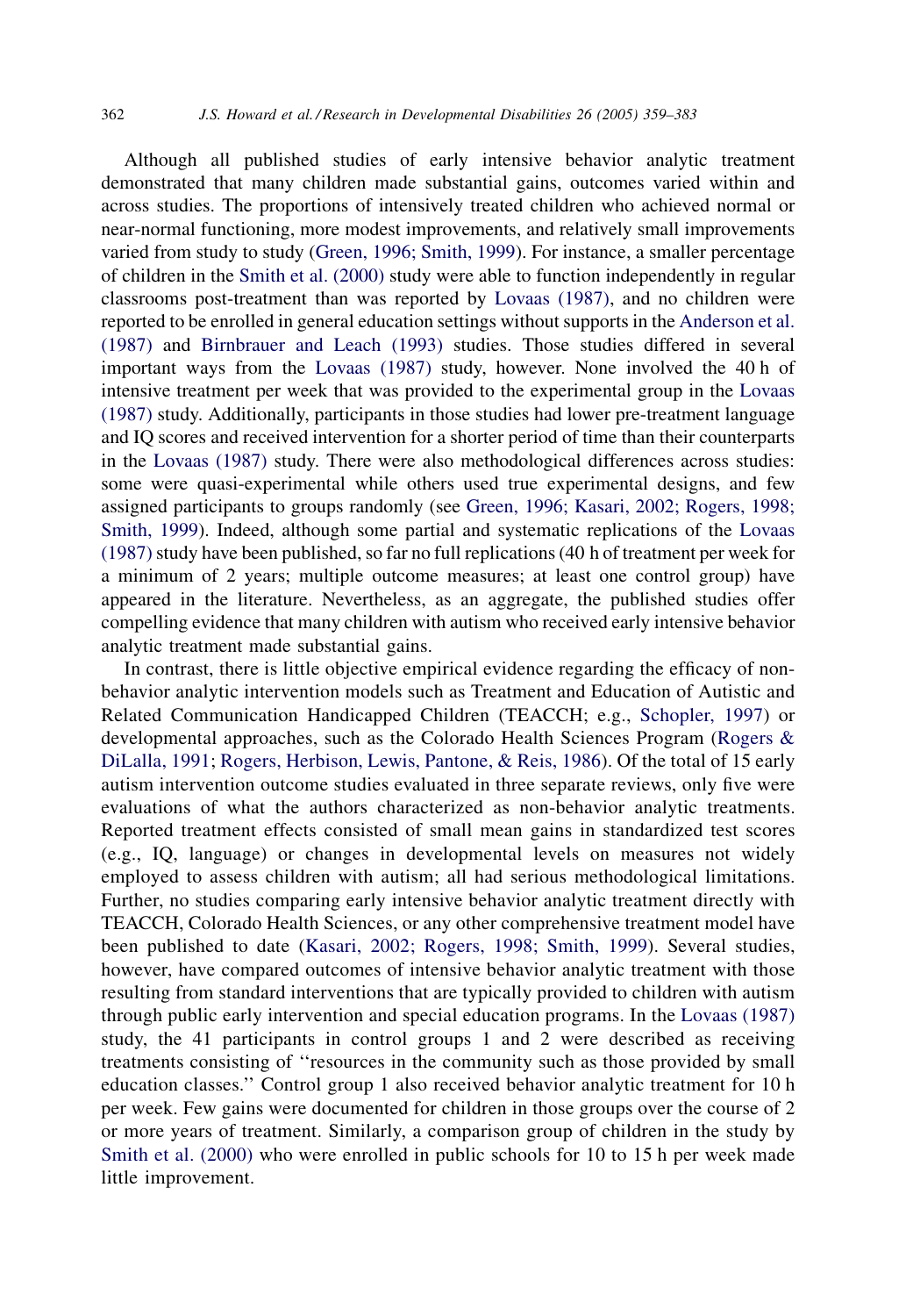Recently [Eikeseth et al. \(2002\)](#page-21-0) compared the effects of intensive behavior analytic treatment with equally intensive and relatively well-specified ''eclectic'' treatment that is similar to the type of intervention that many children with autism receive in public schools and some private programs. These investigators studied the effects of intervention provided for 28 h per week for 1 year on children with autism who were 4–7 years of age when they entered treatment. Thirteen children received behavior analytic intervention, while 12 other children received intensive treatment using a combination of methods including discrete trial training, TEACCH-based procedures, and sensory integration therapy. All children received 1:1 treatment from therapists who all had similar educational backgrounds and training. Each therapist received weekly consultation from behavior analysts. Additional training was provided to parents and therapists of children in the intensive behavior analytic treatment group. After 1 year the children in the behavior analytic treatment group performed substantially better on standardized measures of cognitive, language, and adaptive functioning than the children in the intensive ''eclectic'' treatment group. For example, children in the behavior analytic treatment group gained an average of 17 points on standardized measures of cognitive functioning. At follow-up, seven children in the behavior analytic treatment group achieved scores in the normal range of functioning, while only two children in the ''eclectic'' treatment group produced scores in the normal range. These results suggested that the type, rather than the intensity, of treatment accounted for the outcomes produced by intensive behavior analytic treatment.

''Eclectic'' intervention like that provided to children in the comparison group in [Eikeseth et al. \(2002\)](#page-21-0) study is widely available to children with autism enrolled in public early intervention and special education programs. Yet little evidence about the efficacy of that approach has appeared in the research literature to date. The study described here was a prospective analysis of the effects of three different early intervention approaches on young children with autism spectrum disorders. Interim (14 months) outcomes for children who participated in an intensive behavior analytic treatment program were compared with those of children who received intensive ''eclectic'' intervention in classrooms designed exclusively for children with autism and children in non-intensive, generic early intervention programs.

# 2. Method

#### 2.1. Participants

#### 2.1.1. Referral and selection

The participants were 61 children diagnosed with autistic disorder or pervasive developmental disorder—not otherwise specified (PDD-NOS). Potential participants were referred by non-profit agencies (''regional centers'') under contract with the State of California Department of Developmental Services to provide case management for individuals with developmental disabilities. Referred children were screened for the following eligibility criteria: (a) diagnosis of autistic disorder or PDD-NOS according to DSM-IV criteria by qualified independent examiners before the child was 48 months of age; (b) entry into an intervention program before 48 months of age; (c) English as the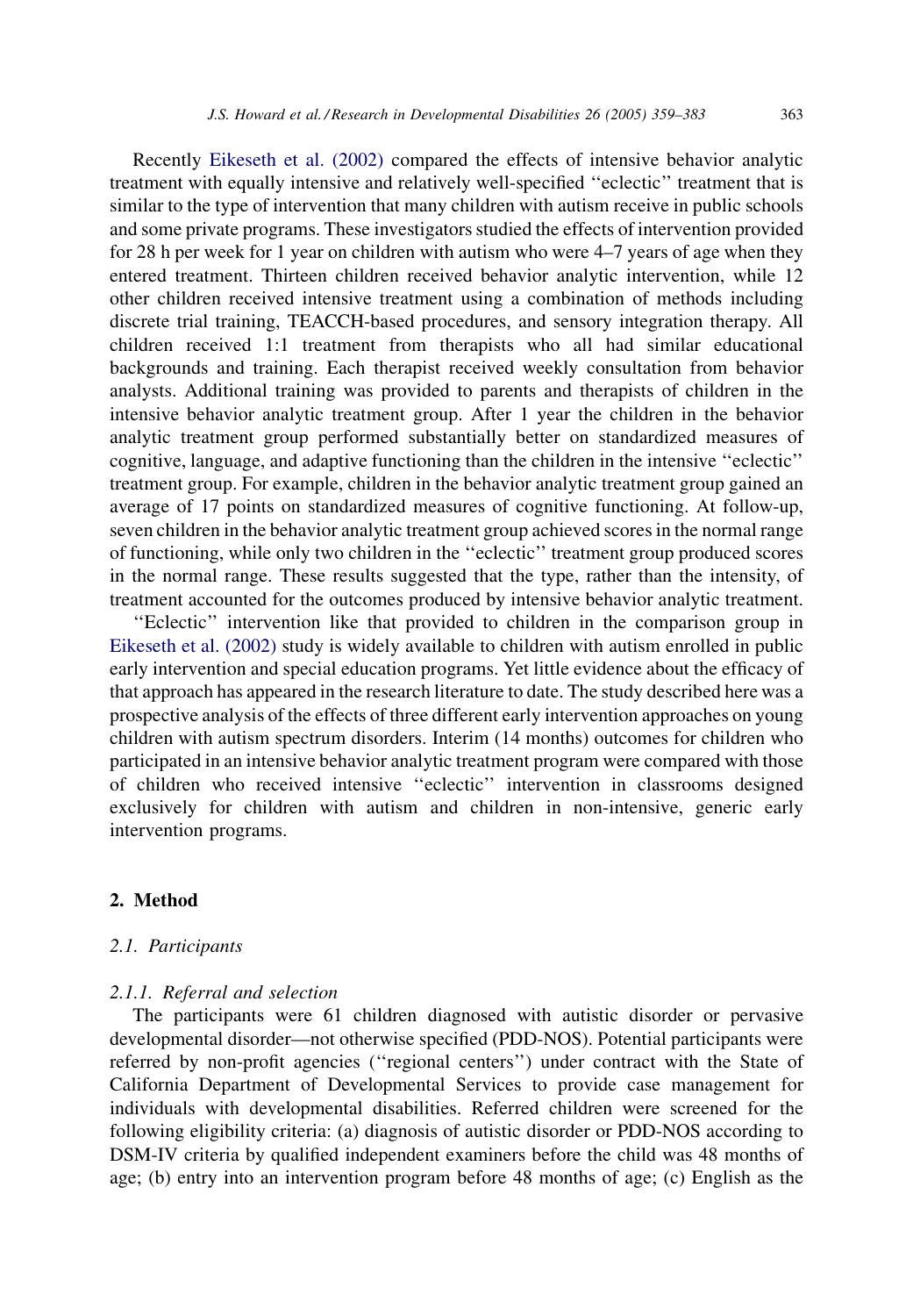primary language spoken in the child's home; (d) no significant medical condition other than autistic disorder or PDD-NOS; and (e) no prior treatment of more than 100 h.

Under an existing collaborative funding agreement between public schools and regional centers in the region where the study was conducted, individualized education plan (IEP) and individualized family service plan (IFSP) teams for young children with autism spectrum disorders routinely consider a range of educational options. These include but are not limited to: early intensive behavior analytic treatment (IBT) from non-public agencies; autism educational programming (AP) delivered in special education classrooms designed specifically for children with autism spectrum disorders; and generic educational programming (GP) for childrenwith various diagnoses.Auxiliary services, such as occupationaltherapy and speech and language therapy, can also be considered and recommended by the IEP or IFSP teams. Although educational placement decisions regarding participants in this study were made by IEP or IFSP teams, parental preferences weighed heavily.

Eligibility criteria were met by 37 children who received IBT intervention from a nonpublic agency and 41 children who were enrolled in AP or GP programs operated by local school districts and counties from 1996 through 2003. Four children who began in the IBT group were excluded from analysis because they did not complete 7 months of intervention. Two of those children were just 2 years old when intervention began. They acquired some non-verbal skills, but their receptive and expressive language skills did not improve, and behavioral difficulties increased when the full number of intervention hours was attempted. This led their IFSP teams to recommend transition to less intensive school programs. The third child left the IBT group because the child's parents were not able to accommodate an intensive intervention program at home, and the fourth child moved out of the state. Four children who were placed in either AP or GP were excluded because their parents could not be contacted to arrange follow-up testing despite repeated attempts (3 children), or because the parent did not allow the child to be tested at follow-up (1 child). Nine other children (4 in the IBT group and 5 in the AP and GP groups) were excluded because more than 18 months elapsed between intake and opportunity for follow-up. Because the follow-up testing did not occur, it was not possible to confirm the treatment group placement (AP or GP) for those five participants. Remaining for analysis were intake and follow-up data for 29 children who received IBT, 16 children in AP, and 16 children in GP.

# 2.1.2. Characteristics

[Table 1](#page-6-0) summarizes the gender, ethnicity, diagnosis, and parents' marital status of the participants. The three groups of children were very similar on all of those characteristics at intake. Although the percentage of children with a given characteristic varied somewhat from one group to another, none of the differences between group means was statistically significant.

[Table 2](#page-6-0) summarizes the mean severity of autism (determined by the number of DSM-IV criteria for autistic disorder met) and chronological age of the participants in each group, and the mean educational levels of the participants' parents. Children in the IBT group were diagnosed at a younger age than children in the autism program, who in turn were diagnosed at a younger age than children in the generic program. Children in the IBT group also began treatment earlier, and had earlier follow-up testing, than children in the AP and GP groups. Parents of children in the IBT group averaged 1–2 more years of education than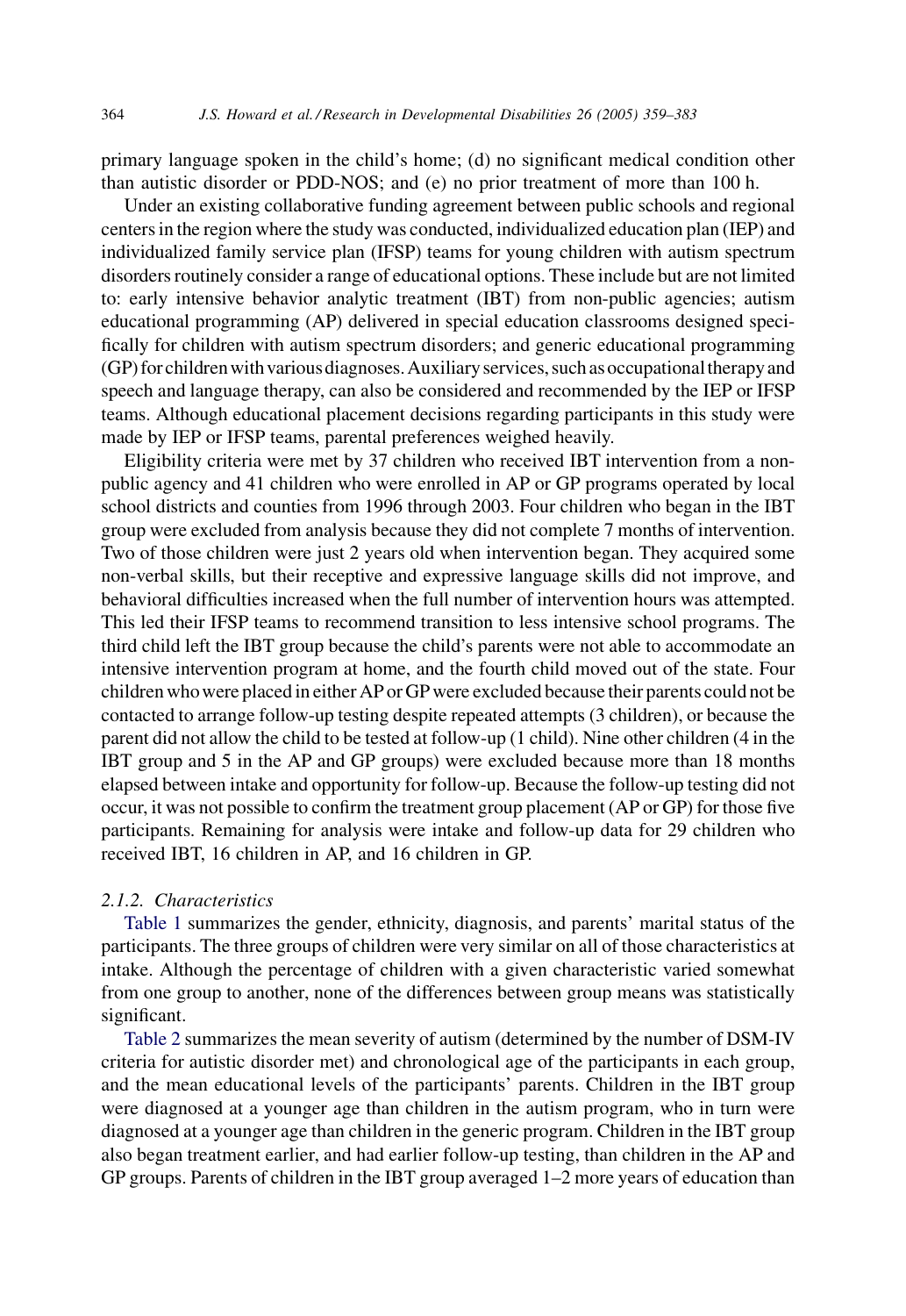| Characteristic                      | Treatment group |                |                |  |  |  |  |
|-------------------------------------|-----------------|----------------|----------------|--|--|--|--|
|                                     | <b>IBT</b>      | AP             | GP             |  |  |  |  |
| Gender                              |                 |                |                |  |  |  |  |
| Male                                | 25 (86%)        | 13 (81%)       | 16 (100%)      |  |  |  |  |
| Female                              | 4(14%)          | 3(19%)         | $0(0\%)$       |  |  |  |  |
| Ethnicity                           |                 |                |                |  |  |  |  |
| Both parents Caucasian              | 21 (72%)        | $6(50\%)$      | 8(57%)         |  |  |  |  |
| One or both parents Hispanic        | 4(14%)          | 3(25%)         | 4 $(29%)$      |  |  |  |  |
| Other                               | 4(14%)          | 3(25%)         | 2(14%)         |  |  |  |  |
| Unknown                             | $\Omega$        | $\overline{4}$ | $\overline{c}$ |  |  |  |  |
| Diagnosis                           |                 |                |                |  |  |  |  |
| Autism                              | 24 (83%)        | 12(75%)        | 9(56%)         |  |  |  |  |
| PDD-NOS                             | 5(17%)          | 4(25%)         | 7(44%)         |  |  |  |  |
| Parents' marital status             |                 |                |                |  |  |  |  |
| Married                             | 23 (79%)        | $12(80\%)$     | 9(56%)         |  |  |  |  |
| Not married, divorced, or separated | 6(21%)          | 3(20%)         | 7(44%)         |  |  |  |  |
| Unknown                             | $\theta$        | 1              | $\mathbf{0}$   |  |  |  |  |

<span id="page-6-0"></span>Table 1 Number of participants with each characteristic

Note. Percentages are within each treatment group, excluding participants with unknown characteristics.

parents of children in the other two groups. All of those differences were statistically significant, and were controlled for in subsequent analyses.

# 2.2. Interventions

Table 2

Participants' files, including IFSP or IEP documents for the year following diagnosis, were reviewed to determine services received, educational placement, and number of hours

Measure IBT AP GP IBT mean minus M S.D. M S.D. M S.D. AP/GP mean GP mean AP mean minus Severity (no. of DSM-IV criteria) 7.55 1.39 7.27 1.56 7.33 2.02 .25 -.06<br>Age at diagnosis 30.48 5.96 39.31 5.52 34.94 5.18 -6.65<sup>\*\*</sup> 4.37<sup>\*</sup> Age at diagnosis 30.48 5.96 39.31 5.52 34.94 5.18  $-6.65^{**}$  4.37<sup>\*</sup> Age at intake  $30.86 \quad 5.16 \quad 37.44 \quad 5.68 \quad 34.56 \quad 6.53 \quad -5.16^{**} \quad 2.84$ Age at follow-up 45.66 6.24 50.69 5.64 49.25 6.81 -4.31<sup>\*</sup> 1.44<br>Months between intake and 14.21 2.24 13.25 2.84 14.75 1.88 .21 1.50 Months between intake and follow-up 14.21 2.24 13.25 2.84 14.75 1.88 .21 1.50 Mother's years of education 14.10 2.34 13.00 1.83 13.00 1.41 1.10<sup>\*</sup> .00 Father's years of education 14.62 2.77 13.13 2.56 13.00 1.81 1.56<sup>\*</sup> .13 Parents' mean years of education 14.36 2.22 13.06 1.82 12.97 1.36 1.35<sup>\*\*</sup> .09

Mean severity of autism, age (months), and parents' education level

*Note.* For the IBT group  $n = 29$ , except for severity ( $n = 20$ ). For the AP group  $n = 16$ , except for severity ( $n = 11$ ) and father's years of education ( $n = 15$ ). For the GP group  $n = 16$ , except for severity ( $n = 12$ ) and father's years of education (*n* = 15).<br>
\*\* Difference between means is statistically significant (*p* < .05).<br>
\*\* Difference between means is statistically significant (*p* < .01).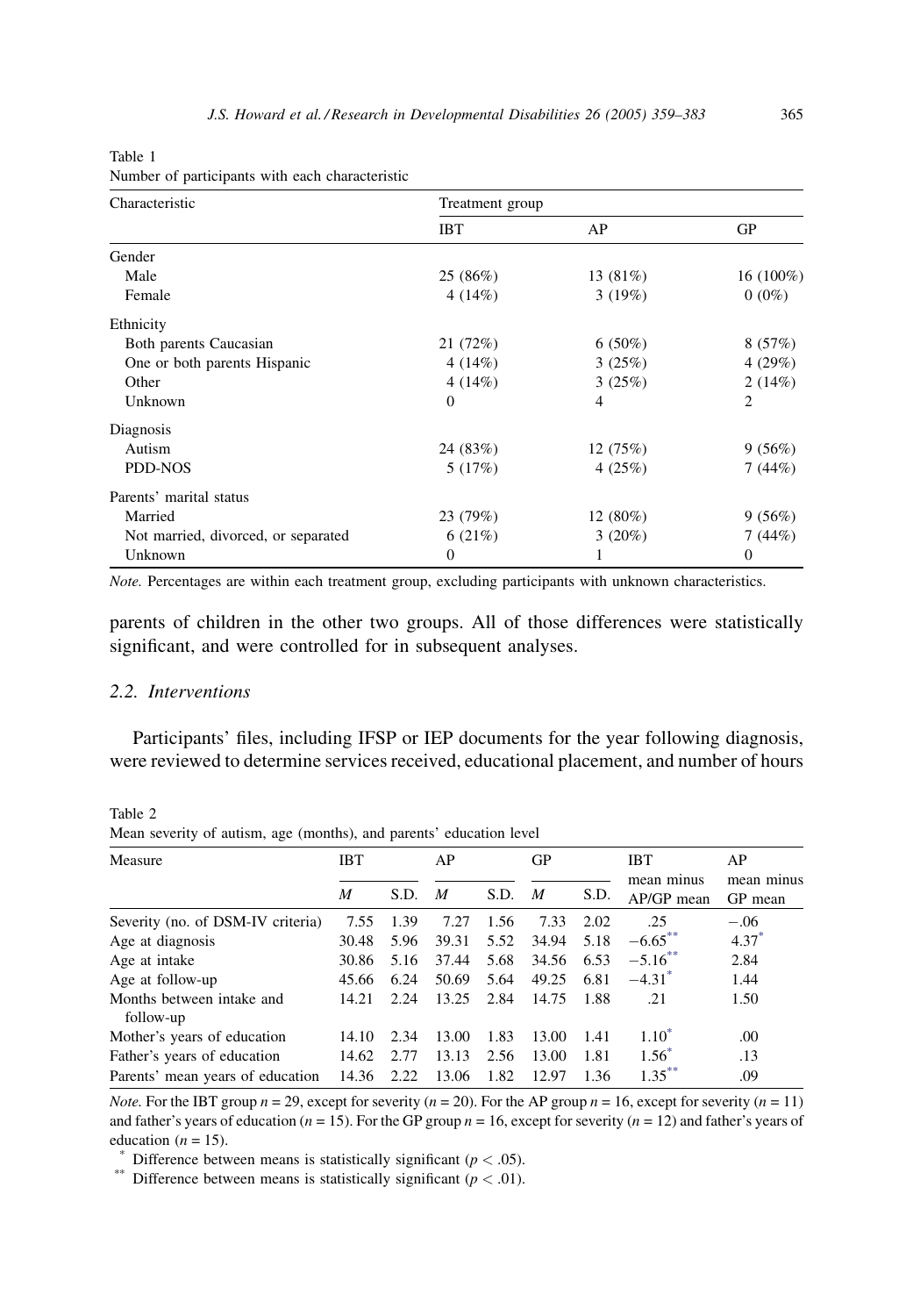of intervention per week for each child in the AP and GP groups. For those groups, classroom and intervention descriptions were obtained through direct observation of the programs, interviews with classroom and administrative staff of those programs, and interviews with regional center staff familiar with the programs. The first two authors, who directed the IBT program, provided information about that intervention.

## 2.2.1. Intensive behavior analytic treatment (IBT)

Children in the IBT group received intervention in multiple settings including home, school, and the community. Intensive treatment was defined as 25–30 h per week of 1:1 intervention for children under 3 years of age and 35–40 h of 1:1 intervention for children over 3 years of age. Children had 50–100 learning opportunities per hour presented via discrete trial, incidental teaching, and other behavior analytic procedures (see [Anderson &](#page-21-0) [Romanczyk, 1999;](#page-21-0) [Green, 1996; Hall, 1997](#page-22-0)). Instruction occurred during formal, structured sessions as well as less structured situations, such as supervised play dates with typically developing peers.

Each child's program comprised individualized goals and objectives derived from ongoing evaluations employing both standardized tests and direct observational measurement. Programs similar to those described in several treatment manuals (e.g., [Maurice, Green, & Foxx, 2001](#page-22-0); [Maurice, Green, & Luce, 1996\)](#page-22-0) were delivered using a combination of behavior analytic techniques, including general case programming to maximize skill generalization and most-to-least prompt and prompt-fading procedures to minimize errors during skill acquisition. Children were taught to select their own reinforcers, record their own performances, and sequence their learning activities as appropriate for each child. Direct observational data on each child's progress were reviewed by program supervisors several times each week, and intervention procedures (e.g., reinforcers, instructions, prompts, pacing of learning opportunities, etc.) were modified as needed.

Each child's programming was delivered by a team of 4–5 instructional assistants, each of whom worked 6–9 h per week with the child. Instructional assistants were employed part-time while they attended college. They were trained and supervised by staff with master's degrees in psychology or special education and coursework as well as supervised practical experience in applied behavior analysis with children with autism. Some supervisors were assisted by staff with bachelor's degrees and (typically) graduate coursework in behavior analysis. Each supervisor was responsible for programming for 5– 9 children and worked under the direction of a Board Certified Behavior Analyst who was also a licensed psychologist (the first author) and a licensed speech and language pathologist (the second author). Parents received training in basic behavior analytic strategies, assisted in the collection of maintenance and generalization data, implemented programs with their children outside of regularly scheduled intervention hours, and met with agency staff one to two times a month. No additional services, such as occupational therapy or individual or small group speech therapy, were provided to the children in the IBT group. Although efforts were made to ensure treatment integrity (e.g., through frequent direct observation and videotaping of staff implementing procedures with children, and frequent feedback from supervisors), no formal measurement of treatment integrity was undertaken.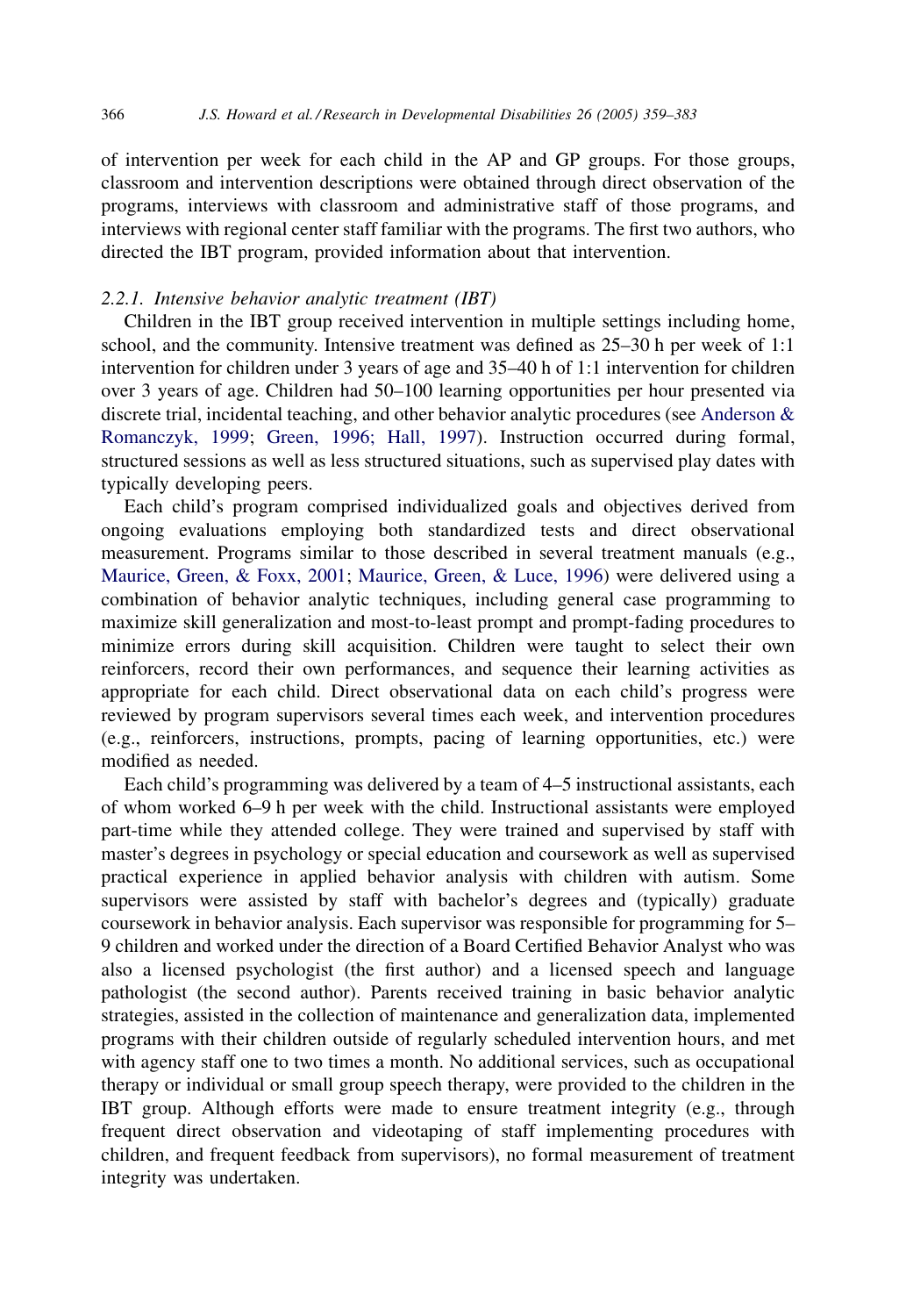# 2.2.2. Autism educational programming (AP)

Children in the AP comparison group were enrolled in public school classrooms designed for children with autism. The staff:child ratio was 1:1 or 1:2, depending on individual needs and the structure of the particular program in which each child was enrolled. A credentialed special education teacher supervised the work of 4–8 paraprofessional aides in each classroom. Staff provided 25–30 h of intervention each week, utilizing a variety of methods designed primarily for children with autism spectrum disorders. They included discrete trial training, Picture Exchange Communication System (PECS; [Bondy & Frost, 1994\)](#page-21-0), sensory integration therapy, and activities drawn from the TEACCH model. In addition, other activities common to preschool programs for typically developing children (e.g., "circle time" and music activities) were incorporated into daily routines. Classroom teachers received consultation from staff with 1–2 years of graduatelevel coursework in behavior analysis but who had not yet completed masters' degrees. Seven of the 16 children in the autism programs also received individual or small group speech therapy sessions one to two times weekly from a certified speech and language pathologist. No measures of the integrity of this treatment were available.

# 2.2.3. Generic educational programming (GP)

Children in the GP comparison group were enrolled in local community special education classrooms identified as early intervention or communicatively handicapped preschool programs. Those programs served children with a variety of disabilities, and provided an average of 15 h of intervention per week, with a 1:6 adult:child ratio. Each classroom was staffed by credentialed special education teachers or certified speech and language pathologists who supervised 1–2 paraprofessional aides. Educational activities were described as ''developmentally appropriate,'' with an emphasis on exposure to language, play activities, and a variety of sensory experiences. Thirteen of the 16 children in this group also received individual or small group speech and language therapy sessions one to two times weekly from a certified speech and language pathologist. No operational definitions of this intervention were available, nor were measures of treatment integrity.

#### 2.3. Dependent measures

Assessments were conducted by experienced psychologists and speech and language pathologists who were independent contractors with the local regional center and who were not involved in delivering treatment to any of the children in the study. A test battery developed by regional center staff to measure intellectual, non-verbal problem solving, language, and adaptive skills was administered annually to all children with autism spectrum disorders below 6 years of age in the region. Assessments were conducted in the child's home, in a clinician's office, or at the regional center as agreed to by the assessors and the parents. Intake testing of participants in this study was conducted within 2 months of treatment entry. Follow-up testing occurred an average of 14 months after treatment entry. The previously described educational placement data were gathered concurrently with follow-up testing. Some children did not complete the entire test battery at intake or follow-up. [Table 3](#page-9-0) summarizes the numbers of children in each group for whom scores were available at intake and follow-up for each dependent measure.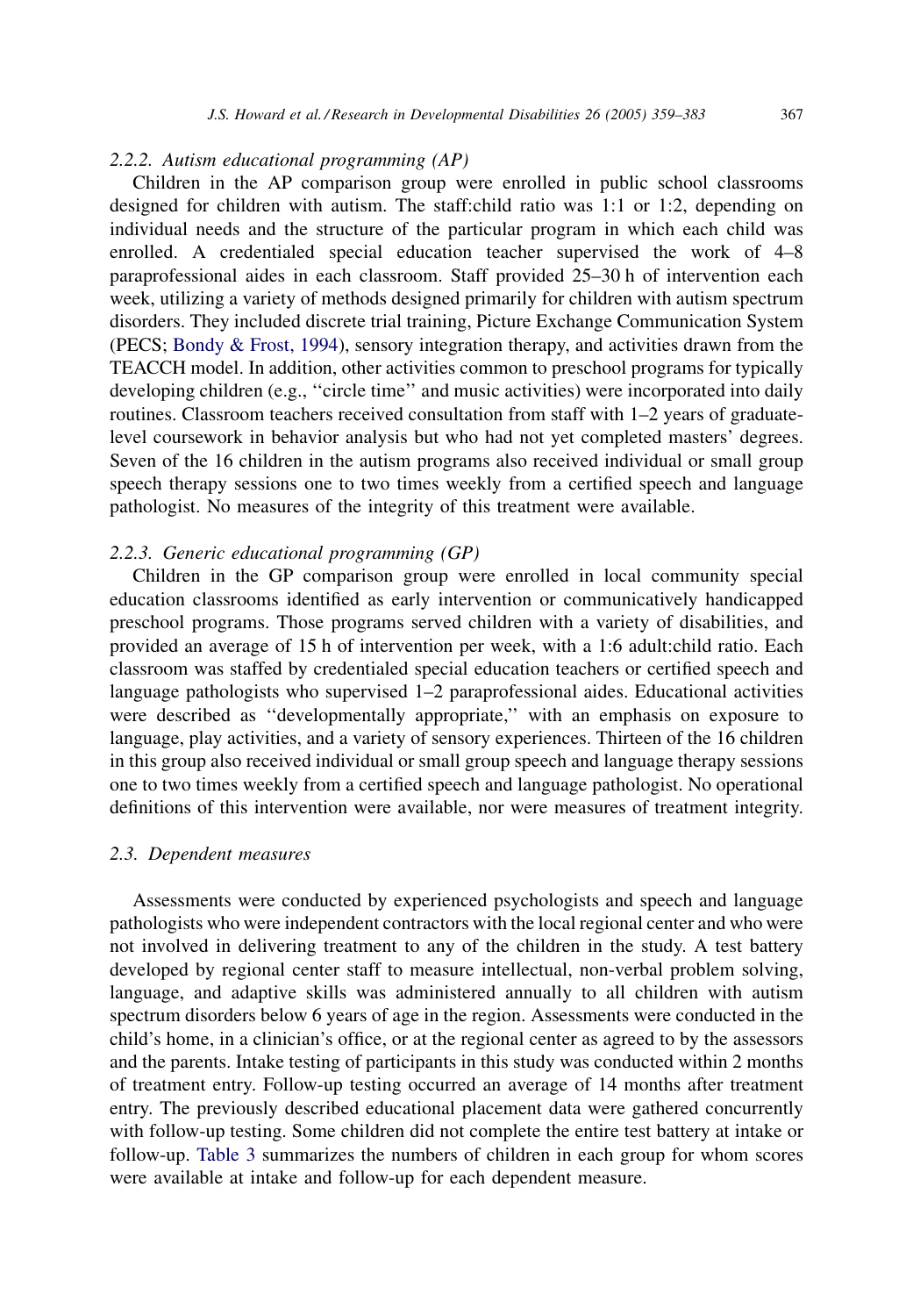| г |
|---|
|---|

Number of children for whom dependent measures were available at intake and follow-up

| Measure         | Intake/follow-up |       |           |  |
|-----------------|------------------|-------|-----------|--|
|                 | <b>IBT</b>       | AP    | <b>GP</b> |  |
| Standard scores |                  |       |           |  |
| Cognitive       | 28/26            | 16/16 | 16/16     |  |
| Non-verbal      | 21/24            | 16/16 | 13/15     |  |
| Receptive       | 25/26            | 16/15 | 13/14     |  |
| Expressive      | 25/26            | 16/15 | 13/14     |  |
| Communication   | 28/25            | 16/16 | 15/16     |  |
| Self-help       | 28/25            | 16/16 | 14/16     |  |
| Social          | 28/25            | 16/16 | 14/16     |  |
| Motor           | 28/25            | 16/16 | 13/16     |  |
| Composite       | 26/25            | 16/16 | 13/16     |  |
| Age equivalents |                  |       |           |  |
| Cognitive       | 25/0             | 11/0  | 10/0      |  |
| Non-verbal      | 21/24            | 16/16 | 12/15     |  |
| Receptive       | 29/26            | 16/15 | 15/13     |  |
| Expressive      | 29/26            | 16/15 | 15/13     |  |
| Communication   | 29/25            | 16/16 | 15/16     |  |
| Self-help       | 29/25            | 16/16 | 15/16     |  |
| Social          | 28/25            | 16/16 | 15/16     |  |
| Motor           | 28/25            | 16/16 | 14/16     |  |
| Learning rate   |                  |       |           |  |
| Non-verbal      | 21/21            | 16/16 | 12/12     |  |
| Receptive       | 29/26            | 16/15 | 15/12     |  |
| Expressive      | 29/26            | 16/15 | 15/12     |  |
| Communication   | 29/25            | 16/16 | 15/15     |  |
| Self-help       | 29/25            | 16/16 | 15/15     |  |
| Social          | 28/24            | 16/16 | 15/15     |  |
| Motor           | 28/24            | 16/16 | 14/14     |  |

# 2.3.1. Cognitive skills

The standard administration of the Bayley Scales of Infant Development-Second Edition (BSID-II; [Bayley, 1993](#page-21-0)) provided intake measures of intellectual functioning for 42 participants. The BSID-II is widely used with both typical children and children with autism in the age group encompassed by this study (standard scores are available for ages 2–42 months). The BSID-II yields a mental development index (MDI), which was used as the standard score for intellectual functioning in our analyses. Other tests of cognitive skills administered at intake were the Wechsler Primary Preschool Scales of Intelligence— Revised (WPPSI-R; [Wechsler, 1989;](#page-23-0) 10 children), Developmental Profile-II (DP-II; [Alpern, Boll, & Shearer, 1986;](#page-21-0) 3 children), and the Stanford-Binet Intelligence Scale, Fourth Edition (S-B; [Thorndike, Hagen, & Sattler, 1986;](#page-23-0) 2 children). In addition, the Differential Abilities Scale (DAS; [Elliott, 1990](#page-21-0)), Developmental Assessment of Young Children (DAYC; [Voress and Maddox, 1998V](#page-23-0)oress & Maddox, 1998) and the Psychoeducational Profile—Revised (PEP-R; [Schopler, Reichler, Bashford, Lansing, &](#page-23-0) [Marcus, 1990](#page-23-0)) were administered to one child each. One child did not receive a test of intellectual functioning at intake.

<span id="page-9-0"></span>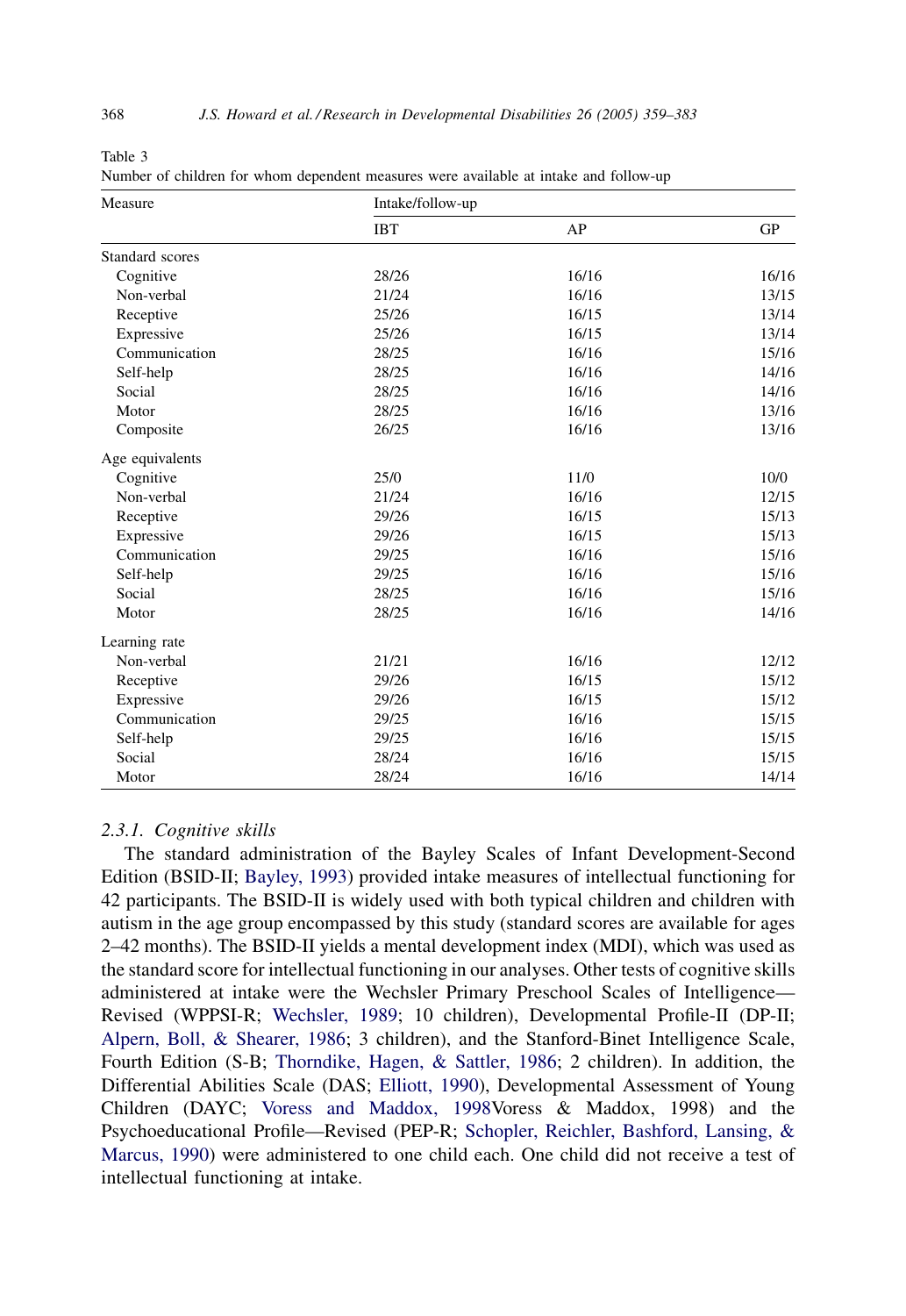The test used at follow-up varied with the chronological age of the child. Most children received the WPPSI-R (47 children). For those children the full-scale IQ score represented the standard score for cognitive functioning in our analyses. Other tests administered at follow-up were the BSID-II (4 children), Stanford-Binet (3 children), and the DAS (2 children). Three children did not receive tests of intellectual functioning at follow-up, and 2 others (1 in the AP group and 1 in the IBT group) were deemed ''untestable'' by the evaluators when the WPPSI-R was attempted.

#### 2.3.2. Non-verbal skills

The Merrill-Palmer Scale of Mental Tests ([Stutsman, 1948](#page-23-0)) was administered to 48 children at intake and 54 children at follow-up. It assesses visual-spatial skills and has norms available for ages 18–78 months. The instrument is widely used due to its appealing materials, ''hands-on'' nature, and minimal attention demand characteristics. There is also evidence that it has predictive validity with non-verbal young children [\(Lord and Schopler,](#page-22-0) [1989L](#page-22-0)ord & Schopler, 1989). Test scores are expressed as standard scores and age equivalents. Non-verbal skills for one child were assessed by the Stanford-Binet Performance Test. One child received the Leiter International Performance Scale— Revised (Leiter-R; [Roid and Miller, 1997](#page-23-0)Roid & Miller, 1997) at follow-up.

# 2.3.3. Receptive and expressive language

The Reynell Developmental Language Scales [\(Reynell & Gruber, 1990\)](#page-23-0) were used to assess receptive and expressive language development for 46 children at intake and 47 children at follow-up. This instrument expresses scores in developmental ages, standard scores, and percentiles relative to a normative group. It is also widely used to test young children with autism due to its colorful materials, reliance on motor responses, and minimal attention demand characteristics. Other tests of language functioning administered at intake were the Rossetti Infant-Toddler Language Scale ([Rossetti,](#page-23-0) [1990;](#page-23-0) 5 children), the Receptive-Expressive Emergent Language Scales—Revised (REEL-2; [Bzoch & League, 1991;](#page-21-0) 3 children) and the Preschool Language Scale-3 (PLS-3; [Zimmerman, Steiner, & Pond, 1992;](#page-24-0) 3 children). The Infant-Toddler Developmental Assessment ([Provence, Eriksen, Vater, & Palmeri, 1985](#page-23-0)), the Peabody Picture Vocabulary Test—3rd edition (PPVT-III; [Dunn & Dunn, 1997\)](#page-21-0) in conjunction with the Expressive Vocabulary Test (EVT; [Williams, 1997](#page-23-0)), and the language scale of the DP-II were also used to assess language development at intake (1 child each). Other tests administered at followup were the Sequenced Inventory of Communication Development—Revised Edition (SICD-R; [Hedrick, Prather, & Tobin, 1984](#page-22-0); 3 children), the PLS, and the PPVT-III in conjunction with the EVT (2 children each). One child was assessed at follow-up with both the Expressive One-Word Picture Vocabulary Test (EOWPVT; [Brownell, 2000a](#page-21-0)) and the Receptive One-Word Picture Vocabulary Test (ROWPVT; [Brownell, 2000b](#page-21-0)). One child did not receive a language functioning test at intake, and six children did not receive follow-up language tests.

# 2.3.4. Adaptive skills

The Vineland Adaptive Behavior Scales: Interview Edition (VABS; [Sparrow, Balla, &](#page-23-0) [Cicchetti, 1984\)](#page-23-0) was administered both at intake (54 children) and follow-up (56 children)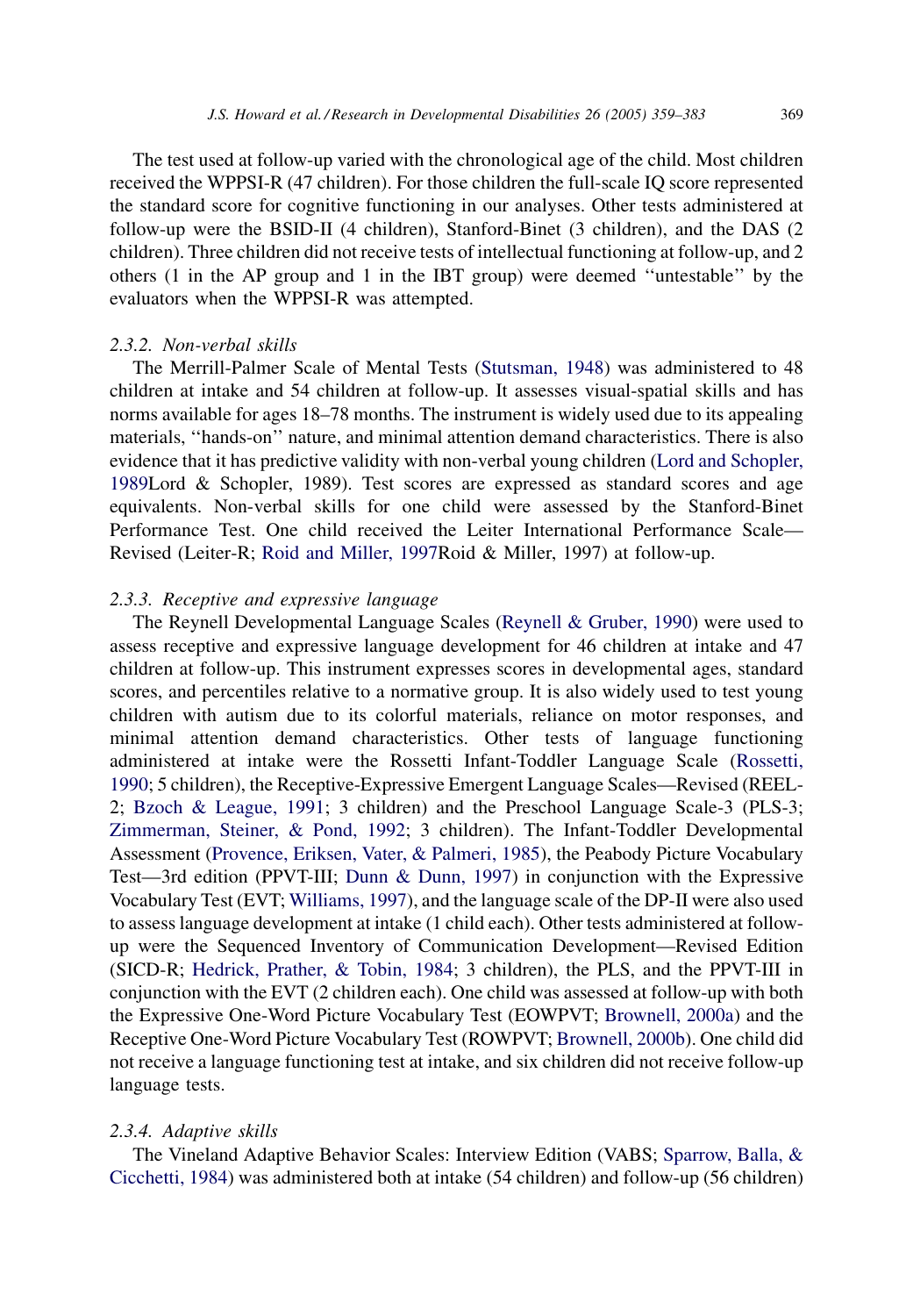to the parents or primary caregivers of all participants in the study. The VABS is the most widely used assessment of adaptive skills and is viewed as a valid measure of overall adjustment in children with autism spectrum disorders [\(Klin, Carter, & Sparrow, 1997](#page-22-0); [Newsom & Hovanitz, 1997\)](#page-22-0). The VABS yields a composite score expressed as a standard score and four domain scores (communication, daily living, socialization, and motor skills), expressed either as standard scores or age equivalents. All were used in our analyses. Other intake tests of adaptive skills were the personal adjustment or self-help subscales of the Denver Developmental Screening Test II ([Frankenburg, Dodds, Archer,](#page-22-0) [Shapiro, & Bresnick, 1992](#page-22-0); 3 children), the DP-II [\(Alpern et al., 1986](#page-21-0); 1 child), and the Rockford Infant Development Evaluation Scales (RIDES; [Project RHISE, 1979;](#page-23-0) 1 child each). Two children did not receive tests of adaptive skills at intake, and 6 children did not receive follow-up tests of adaptive skills.

#### 2.4. Data analyses

In our statistical analyses we were primarily interested in comparing the test scores of children in the IBT group with those of children in the AP and GP groups, to determine the efficacy of IBT relative to the other forms of treatment. A secondary comparison of interest (statistically orthogonal to the comparison of primary interest) was between the test scores of children in the AP group and those of children in the GP group, to determine if the effects of those two forms of treatment differed from each other. Several statistical approaches are available to make these comparisons, including t tests and planned contrasts. We sought to avoid approaches (such as t tests) that evaluate data at the group level, because they cannot readily accommodate individual differences. This was a concern in our study, because the average age at diagnosis differed between the three groups of children, and because parents of children in the IBT group were more educated, on average, than parents of the children in the other two groups. Accordingly, we used multiple regression to compare the three groups of children while controlling for individual differences in age at diagnosis and parental education.

For the multiple regression analyses, we created a variable that was used to compare the children in the IBT group with the children in the AP and GP groups by assigning a numeric code of 1 to children in the IBT group and a numeric code of  $-1$  to children in the other groups. Similarly, we created a variable that was used to compare the children in the AP group with the children in the GP group by assigning a numeric code of 0 to children in the IBT group, a numeric code of  $-1$  to children in the AP group, and a numeric code of 1 to children in the GP group. All analyses included both of these variables. All analyses also included age at diagnosis and parents' mean level of education, to control for the potential influence of those two variables. The parents' mean level of education was used instead of entering maternal and paternal education levels as separate variables, because the maternal and paternal years of education were highly correlated  $(r = .52)$ .

The children in the IBT group were younger, on average, than the children in the other two groups at both intake and follow-up testing. No specific correction was made for age at testing, however. Such a correction could only have affected analyses of age equivalents; standard scores and learning rates already correct for age at testing. Furthermore, by controlling for age at diagnosis we essentially controlled for age at testing as well, because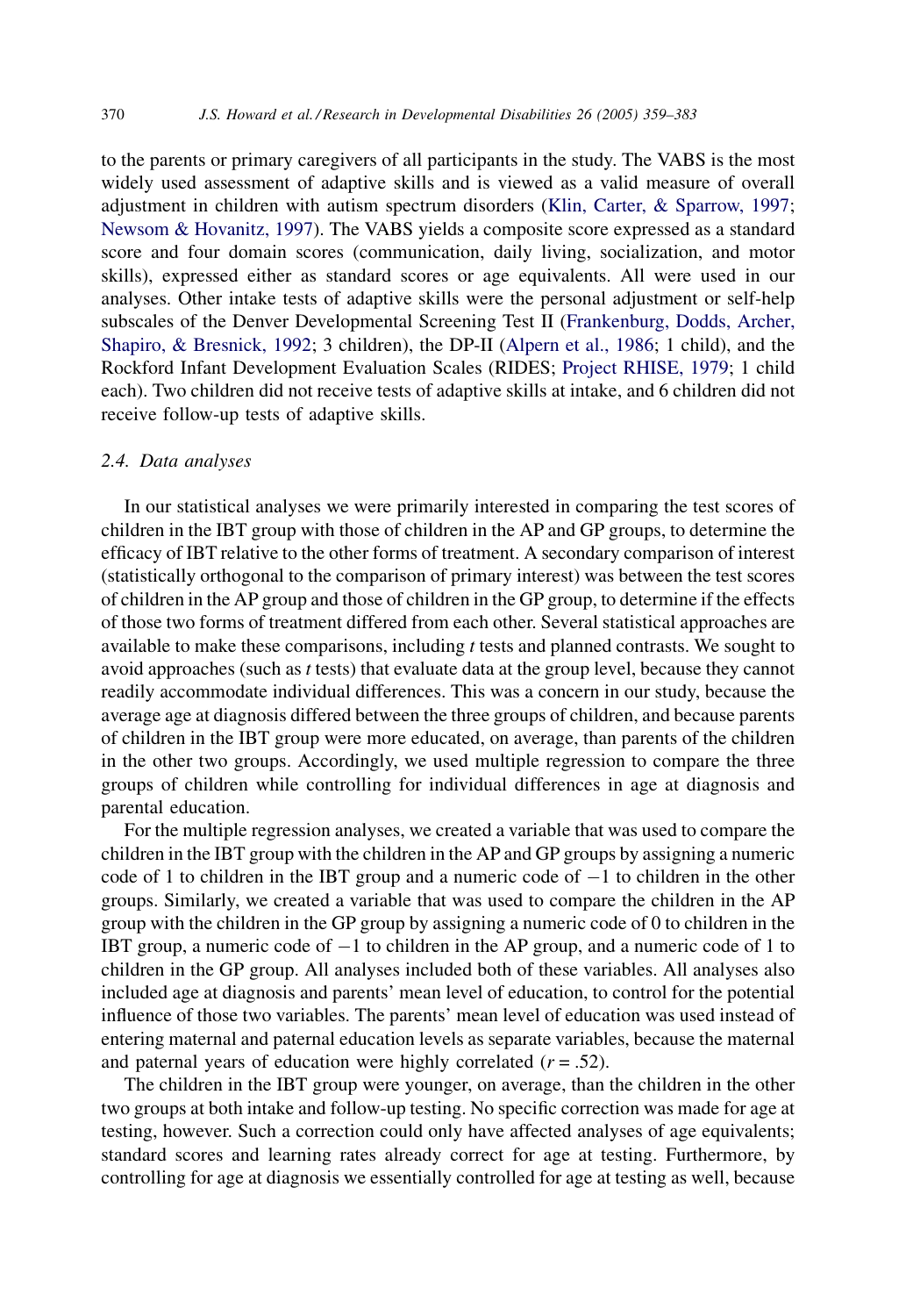age at diagnosis was highly correlated with age at intake testing  $(r = .78)$  and age at followup testing  $(r = .79)$ .

Learning rates prior to intake were calculated for non-verbal, receptive language, expressive language, communication, daily living, social, and motor skills by dividing the age equivalent at intake by the child's chronological age in months. Non-verbal learning rates were based on the age equivalent scores derived from the Merrill-Palmer. Receptive and expressive language learning rates were calculated using age equivalents from standardized language assessments. Communication, daily living, social, and motor learning rates were derived from age equivalent scores on the VABS. Learning rates during the intervention period were calculated by subtracting the intake age equivalent score on the measure in question from the age equivalent score at follow-up, and then dividing by the interval between intake and follow-up testing.

# 3. Results

# 3.1. Intake

At intake there was clear evidence of developmental delay in all three groups of children. For most skill domains, the mean standard scores for all three groups were substantially below 100, and the mean learning rates were well below the normal rate of 1 year of development per year of age (see [Table 4](#page-13-0)). As might be expected, delays were most prominent in receptive and expressive language skills, with mean standard scores in all three groups close to 50, and mean learning rates of about .5 age equivalents per year (i.e., half the normal learning rate).

The mean scores of all three groups of children on all measures were similar at intake. The only difference that reached statistical significance was in the non-verbal skills domain, where the GP group had a significantly higher mean age equivalent score than the AP group.

#### 3.2. Follow-up

At follow-up, there were no statistically significant differences between the mean scores of children in the AP and GP groups (see [Table 5\)](#page-14-0). In contrast, the IBT group had higher mean scores in all domains than the other two groups combined. Those differences were statistically significant. The only exception to this general finding was in the motor skills domain, which yielded no statistically significant group differences when results were expressed as learning rates. The IBT group had mean standard scores in the normal range on cognitive, non-verbal, communication, and motor skills, whereas the only mean score in the normal range for the AP and GP groups was in motor skills (which were not substantially delayed at intake). Differential treatment effects were also reflected in changes exhibited by individual children within the three groups. For example, the cognitive (IQ) scores of 13 children in the IBT group increased from one standard deviation or more below average (i.e., IQ of 85 or lower) at intake to within one standard deviation of average or above (i.e., IQ of 86 or higher) at follow-up. Three children in that group had IQ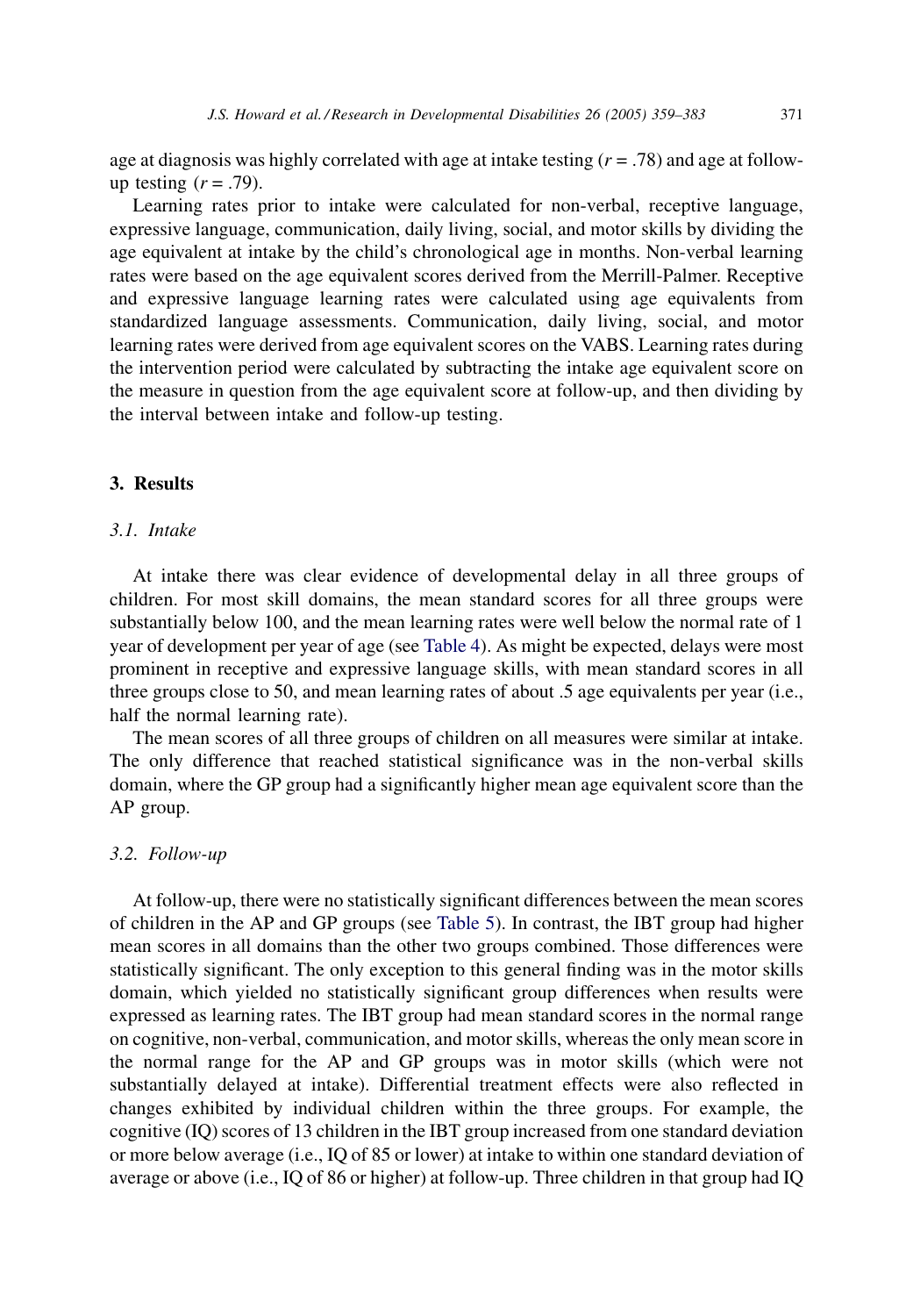| Measure                                                   | <b>IBT</b>       |       | AP               |       | GP               |       | <b>IBT</b><br>mean minus | AP<br>mean minus     |
|-----------------------------------------------------------|------------------|-------|------------------|-------|------------------|-------|--------------------------|----------------------|
|                                                           | $\boldsymbol{M}$ | S.D.  | $\boldsymbol{M}$ | S.D.  | $\boldsymbol{M}$ | S.D.  | AP/GP mean               | GP mean              |
| Standard scores                                           |                  |       |                  |       |                  |       |                          |                      |
| Cognitive                                                 | 58.54            | 18.15 | 53.69            | 13.50 | 59.88            | 14.85 | 1.76                     | $-6.19$              |
| Non-verbal                                                | 80.14            | 11.86 | 67.44            | 16.69 | 77.69            | 12.33 | 8.11                     | $-10.25$             |
| Receptive                                                 | 52.16            | 18.44 | 45.38            | 14.97 | 49.00            | 13.61 | 5.16                     | $-3.62$              |
| Expressive                                                | 51.88            | 12.91 | 43.88            | 6.69  | 48.77            | 11.61 | 5.81                     | $-4.89$              |
| Communication                                             | 66.18            | 10.02 | 63.69            | 9.68  | 66.20            | 8.70  | 1.28                     | $-2.51$              |
| Self-help                                                 | 70.71            | 10.14 | 68.06            | 11.61 | 73.43            | 10.39 | .14                      | $-5.37$              |
| Social                                                    | 72.79            | 11.26 | 75.50            | 14.25 | 75.07            | 12.09 | $-2.51$                  | .43                  |
| Motor                                                     | 95.11            | 11.70 | 93.19            | 10.10 | 92.08            | 13.84 | 2.42                     | 1.11                 |
| Composite <sup>a</sup>                                    | 70.46            | 11.85 | 69.81            | 10.48 | 71.62            | 10.47 | $-.16$                   | $-1.81$              |
| Age equivalents (months)                                  |                  |       |                  |       |                  |       |                          |                      |
| Cognitive <sup>a</sup>                                    | 17.04            | 6.07  | 17.27            | 4.71  | 17.10            | 3.93  | $-.15$                   | .17                  |
| Non-verbal <sup>a</sup>                                   | 24.43            | 4.37  | 24.75            | 6.01  | 26.83            | 6.95  | $-1.21$                  | $-2.08$ <sup>*</sup> |
| Receptive                                                 | 14.57            | 5.82  | 16.81            | 5.36  | 16.60            | 5.34  | $-2.14$                  | .21                  |
| Expressive <sup>a</sup>                                   | 14.76            | 4.72  | 16.38            | 2.99  | 17.87            | 5.45  | $-2.34$                  | $-1.49$              |
| Communication <sup>a</sup>                                | 14.90            | 4.32  | 16.19            | 6.44  | 16.53            | 5.25  | $-1.45$                  | $-.34$               |
| Self-help <sup>a</sup>                                    | 18.24            | 3.83  | 21.44            | 7.78  | 21.20            | 6.67  | $-3.08$                  | .24                  |
| Social <sup>a</sup>                                       | 16.39            | 4.89  | 22.06            | 10.62 | 19.60            | 5.68  | $-4.48$                  | 2.46                 |
| Motor <sup>a</sup>                                        | 28.86            | 5.86  | 33.56            | 7.20  | 32.00            | 6.25  | $-3.97$                  | 1.56                 |
| Learning rates prior to intake (age equivalents per year) |                  |       |                  |       |                  |       |                          |                      |
| Non-verbal                                                | .79              | .14   | .67              | .17   | .78              | .12   | .08                      | $-.11$               |
| Receptive                                                 | .48              | .21   | .45              | .15   | .48              | .12   | .02                      | $-.03$               |
| Expressive                                                | .49              | .16   | .44              | .06   | .53              | .17   | .01                      | $-.09$               |
| Communication                                             | .49              | .15   | .43              | .15   | .49              | .15   | .04                      | $-.06$               |
| Self-help                                                 | .61              | .17   | .57              | .16   | .62              | .18   | .01                      | $-.06$               |
| Social                                                    | .54              | .18   | .58              | .23   | .58              | .19   | $-.04$                   | .00                  |
| Motor                                                     | .95              | .18   | .90              | .13   | .93              | .18   | .03                      | $-.04$               |

<span id="page-13-0"></span>Table 4 Test scores and learning rates at intake

<sup>a</sup> Age at diagnosis is a significant covariate ( $p < .05$ ).<br>
<sup>\*</sup> Difference is statistically significant, after controlling for age at diagnosis and parents' level of education  $(p < .05)$ .

scores in or near the normal range at intake (84, 89, and 97); at follow-up their IQ scores had increased to 122, 114, and 102, respectively. In the AP group, no children had IQ scores in the normal range at intake; at follow-up, the IQ scores of two children had moved into the normal range. Three children in the GP group had IQ scores that moved from one or more standard deviations below average at intake to within the normal range at follow-up; however, the two children in that group whose IQ scores were in the normal range at intake actually had lower IQ scores at follow-up (from 91 to 77 and 89 to 85).

[Table 5](#page-14-0) also shows that IBT produced normal or above-normal mean learning rates in all skill domains, although the learning rate for motor skills was near normal for this group as well as the other two groups of children before intervention. In contrast, only non-verbal skills were acquired at close to normal rates by children in the other two treatment groups during the intervention period (means = .87 and .90, respectively). Differential treatment effects were most evident when rates of acquisition of language skills were compared.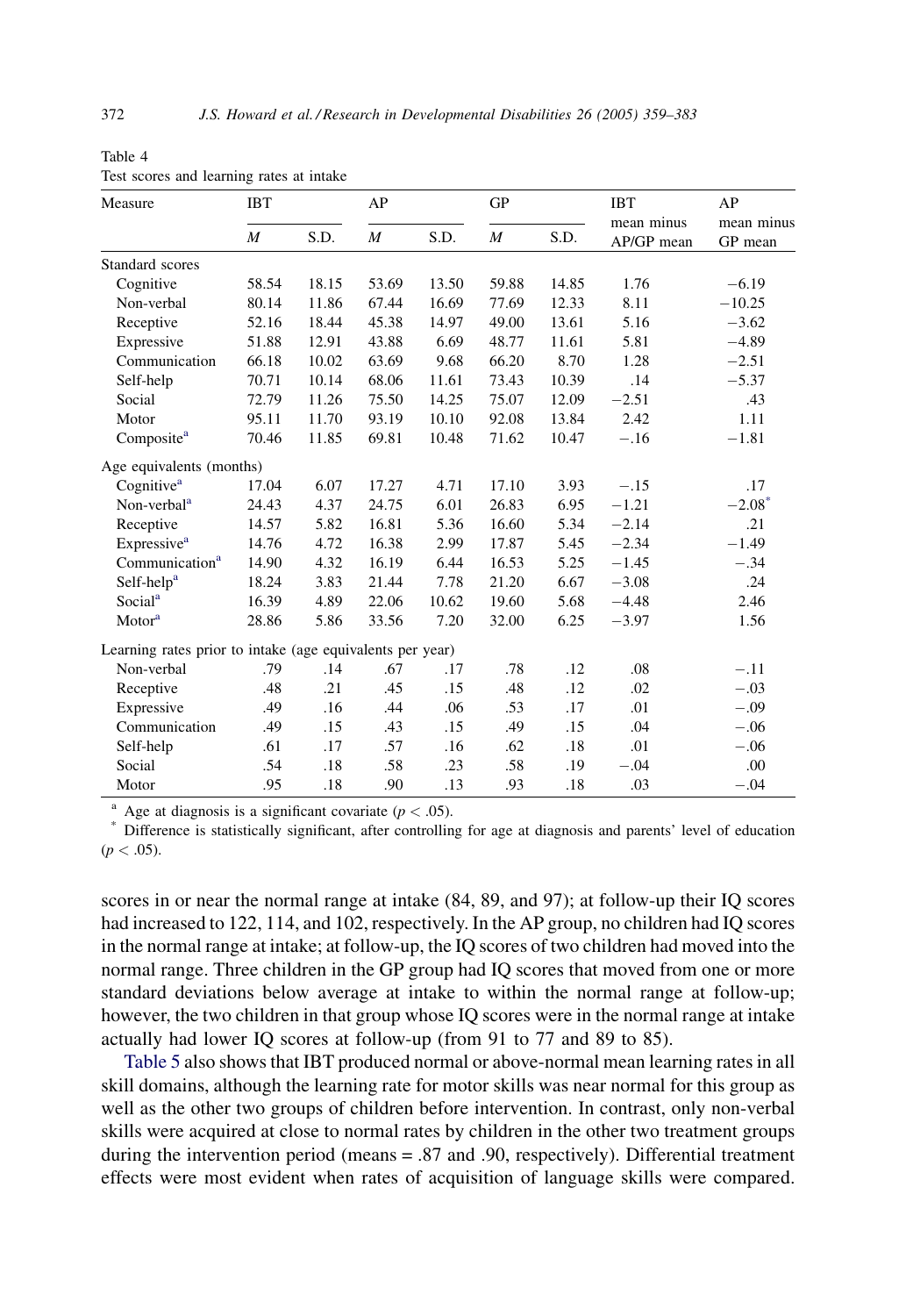| Measure                                                                | <b>IBT</b> |       | AP               |       | <b>GP</b> |       | <b>IBT</b><br>mean minus | AP<br>mean minus |
|------------------------------------------------------------------------|------------|-------|------------------|-------|-----------|-------|--------------------------|------------------|
|                                                                        | M          | S.D.  | $\boldsymbol{M}$ | S.D.  | M         | S.D.  | AP/GP mean               | GP mean          |
| Standard scores                                                        |            |       |                  |       |           |       |                          |                  |
| Cognitive                                                              | 89.88      | 20.87 | 62.13            | 19.63 | 68.81     | 15.32 | $24.42***$               | $-6.68$          |
| Non-verbal <sup>a</sup>                                                | 101.67     | 19.14 | 73.56            | 24.94 | 82.53     | 16.76 | $23.77***$               | $-8.97$          |
| Receptive                                                              | 71.31      | 22.72 | 49.93            | 19.62 | 49.21     | 16.08 | $21.73*$                 | .72              |
| Expressive <sup>a</sup>                                                | 70.46      | 22.88 | 47.67            | 23.39 | 46.79     | 12.81 | $23.21$ <sup>*</sup>     | .88              |
| Communication                                                          | 85.44      | 14.73 | 64.13            | 14.18 | 68.69     | 14.18 | $19.03***$               | $-4.56$          |
| Self-help                                                              | 76.56      | 11.59 | 70.00            | 11.92 | 65.19     | 8.84  | $8.97***$                | 4.81             |
| Social                                                                 | 82.08      | 11.73 | 75.00            | 18.01 | 70.56     | 11.77 | $9.30***$                | 4.44             |
| Motor                                                                  | 98.16      | 12.01 | 88.06            | 13.43 | 89.50     | 10.06 | $9.38*$                  | $-1.44$          |
| Composite                                                              | 81.32      | 11.14 | 69.25            | 12.91 | 68.25     | 9.86  | $12.57***$               | 1.00             |
| Age equivalents (months)                                               |            |       |                  |       |           |       |                          |                  |
| Non-verbal <sup>b</sup>                                                | 44.54      | 8.76  | 37.38            | 13.14 | 40.80     | 9.97  | $5.51*$                  | $-3.42$          |
| Receptive                                                              | 32.23      | 10.04 | 26.27            | 11.56 | 25.38     | 10.00 | $6.37*$                  | .89              |
| Expressive                                                             | 31.96      | 12.00 | 24.00            | 12.02 | 23.31     | 7.36  | $8.28*$                  | .69              |
| Communication                                                          | 36.60      | 12.23 | 23.88            | 11.82 | 26.13     | 8.74  | $11.60***$               | $-2.25$          |
| Self-help <sup>b</sup>                                                 | 31.88      | 8.74  | 31.75            | 9.75  | 27.81     | 5.75  | $2.10*$                  | 3.94             |
| Social                                                                 | 32.04      | 10.23 | 30.06            | 16.10 | 24.81     | 7.23  | $4.61*$                  | 5.25             |
| Motorb                                                                 | 44.16      | 8.22  | 43.00            | 7.28  | 42.25     | 6.58  | $1.54$ <sup>*</sup>      | .75              |
| Learning rates between intake and follow-up (age equivalents per year) |            |       |                  |       |           |       |                          |                  |
| Non-verbal                                                             | 1.44       | .52   | .87              | .74   | .90       | .39   | $.56***$                 | $-.03$           |
| Receptive                                                              | 1.23       | .56   | .65              | .47   | .48       | .43   | $.66^{**}$               | .16              |
| Expressive                                                             | 1.22       | .73   | .49              | .78   | .33       | .45   | $.80^{\ast\ast}$         | .16              |
| Communication                                                          | 1.43       | .72   | .56              | .76   | .69       | .70   | $.81^{\ast\ast}$         | $-.13$           |
| Self-help                                                              | .91        | .58   | .74              | .80   | .48       | .49   | $.30*$                   | .26              |
| Social                                                                 | 1.04       | .74   | .60              | .94   | .40       | .67   | $.54*$                   | .20              |
| Motor                                                                  | .99        | .45   | .69              | .49   | .83       | .59   | .24                      | $-.14$           |

<span id="page-14-0"></span>Table 5 Test scores and learning rates at follow-up

<sup>a</sup> Parents' level of education is a significant covariate  $(p < .05)$ .<br>
<sup>b</sup> Age at diagnosis is a significant covariate  $(p < .05)$ .<br>
<sup>\*</sup> Difference is statistically significant, after controlling for age at diagnosis and pare  $(p < .05)$ .<br><sup>\*\*</sup> Difference is statistically significant, after controlling for age at diagnosis and parents' level of education

 $(p < .01)$ .

Inspection of [Figs. 1 and 2](#page-15-0) reveals that those differences were not restricted to just a few children. Prior to intake, children in all three groups exhibited similar, below-normal rates of learning receptive language skills, although two children in the IBT group were acquiring receptive language skills at a normal rate prior to intervention ([Fig. 1](#page-15-0)). At followup, all but eight children in the IBT group were acquiring receptive language skills at a normal rate, with several achieving at above-normal rates and two others at near-normal rates. In contrast, learning rates at follow-up remained below normal for the large majority of children in the AP and GP groups. A small number of children in all three groups, however, appeared to have lower learning rates in this domain at follow-up than at intake.

[Fig. 2](#page-15-0) shows similar patterns for expressive language skills. At intake, all children in the IBT group had expressive language learning rates that were below normal; at follow-up, all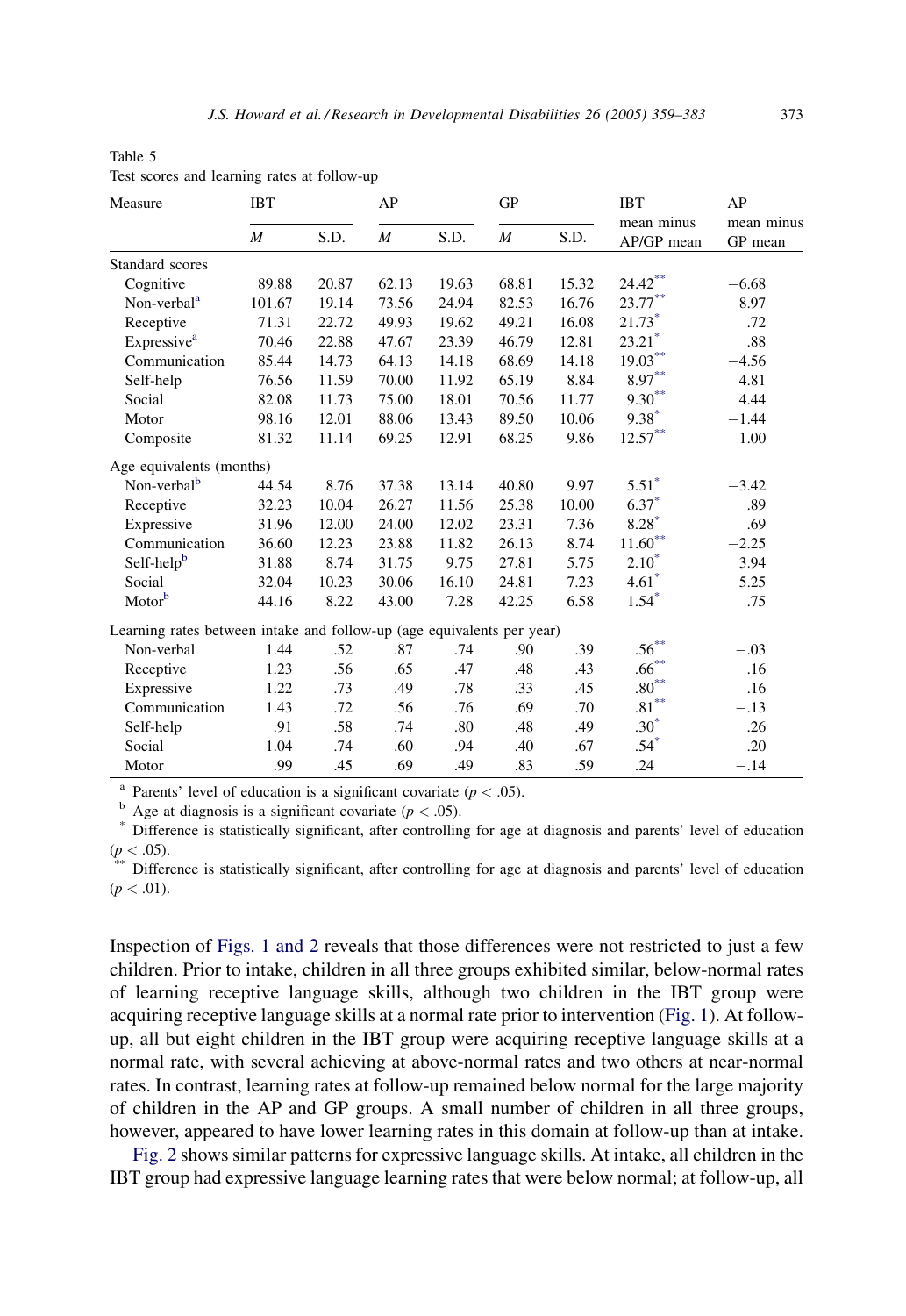<span id="page-15-0"></span>

Fig. 1. Receptive language learning rates prior to intake (unfilled circles) and at follow-up, after about 14 months of intervention (filled circles). The dashed line indicates the normal learning rate (1 year of development for each year of age).



Fig. 2. Expressive language learning rates prior to intake (unfilled circles) and at follow-up, after about 14 months of intervention (filled circles). The dashed line indicates the normal learning rate (1 year of development for each year of age).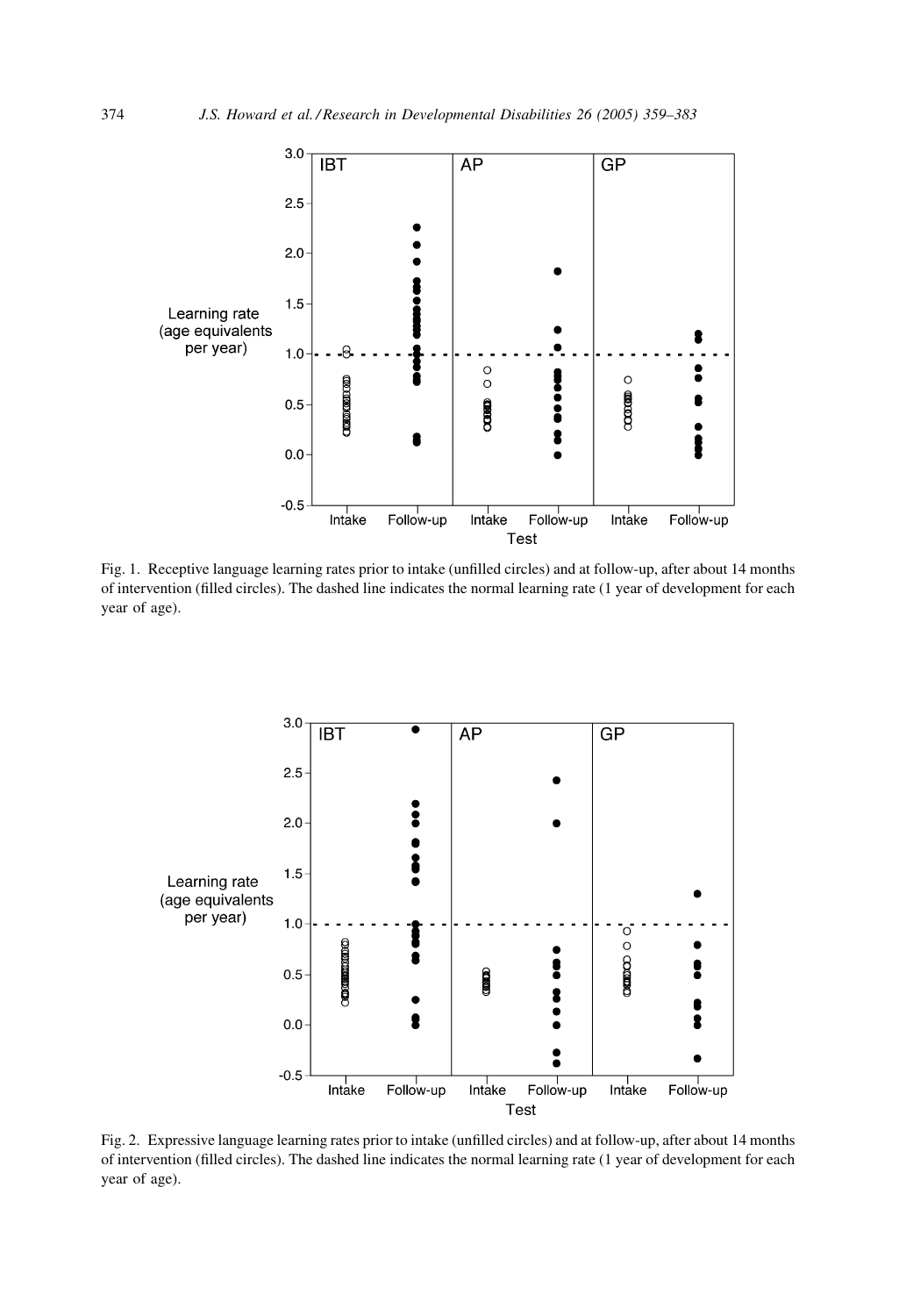| Measure                                                                                                     | <b>IBT</b>       |       | AP               |       | <b>GP</b>        |       | <b>IBT</b>               | AP                    |
|-------------------------------------------------------------------------------------------------------------|------------------|-------|------------------|-------|------------------|-------|--------------------------|-----------------------|
|                                                                                                             | $\boldsymbol{M}$ | S.D.  | $\boldsymbol{M}$ | S.D.  | $\boldsymbol{M}$ | S.D.  | mean minus<br>AP/GP mean | mean minus<br>GP mean |
| Standard scores at follow-up minus standard scores at intake                                                |                  |       |                  |       |                  |       |                          |                       |
| Cognitive                                                                                                   | 29.72            | 16.29 | 8.44             | 15.04 | 8.94             | 17.95 | $21.03***$               | $-.50$                |
| Non-verbal <sup>a</sup>                                                                                     | 20.57            | 16.20 | 6.13             | 18.70 | 2.31             | 11.61 | $16.16***$               | 3.82                  |
| Receptive                                                                                                   | 20.17            | 19.46 | 3.87             | 12.09 | $-4.82$          | 14.81 | $19.97***$               | 8.68                  |
| Expressive <sup>a</sup>                                                                                     | 20.08            | 22.42 | 3.80             | 20.66 | $-4.45$          | 17.25 | 19.78*                   | 8.25                  |
| Communication                                                                                               | 17.17            | 13.94 | .44              | 12.47 | 2.20             | 14.08 | $15.88***$               | $-1.76$               |
| Self-help                                                                                                   | 5.92             | 13.60 | 1.94             | 15.29 | $-7.43$          | 11.03 | $8.35*$                  | 9.37                  |
| Social                                                                                                      | 8.00             | 13.54 | $-.50$           | 14.41 | $-4.64$          | 15.16 | $10.43*$                 | 4.14                  |
| Motor                                                                                                       | 1.38             | 13.90 | $-5.13$          | 14.47 | $-1.23$          | 19.13 | 4.75                     | $-3.89$               |
| Composite                                                                                                   | 10.52            | 14.73 | $-.56$           | 12.04 | $-2.77$          | 14.01 | $12.07***$               | 2.21                  |
| Age equivalents at follow-up minus age equivalents at intake (months)                                       |                  |       |                  |       |                  |       |                          |                       |
| Non-verbal                                                                                                  | 20.81            | 7.20  | 12.63            | 11.20 | 13.17            | 5.54  | $7.95***$                | $-.54$                |
| Receptive                                                                                                   | 17.15            | 7.88  | 9.13             | 8.16  | 6.83             | 5.92  | $9.04***$                | 2.30                  |
| Expressive                                                                                                  | 16.85            | 10.30 | 7.53             | 11.90 | 4.50             | 6.05  | $10.66^{\ast\ast}$       | 3.03                  |
| Communication                                                                                               | 21.00            | 10.88 | 7.69             | 9.73  | 9.53             | 8.87  | $12.42$ **               | $-1.85$               |
| Self-help                                                                                                   | 13.44            | 8.13  | 10.31            | 9.90  | 6.93             | 6.84  | $4.76*$                  | 3.38                  |
| Social                                                                                                      | 15.46            | 9.89  | 8.00             | 11.99 | 5.27             | 9.11  | $8.78^{\ast\ast}$        | 2.73                  |
| Motor                                                                                                       | 14.33            | 6.20  | 9.44             | 6.83  | 11.43            | 7.85  | 3.97                     | $-1.99$               |
| Learning rates between intake and follow-up minus learning rates prior to intake (age equivalents per year) |                  |       |                  |       |                  |       |                          |                       |
| Non-verbal                                                                                                  | .65              | .53   | .20              | .73   | .12              | .38   | $.49*$                   | .08                   |
| Receptive                                                                                                   | .73              | .61   | .19              | .42   | $-.02$           | .41   | $.64***$                 | .21                   |
| Expressive                                                                                                  | .72              | .76   | .05              | .77   | $-.23$           | .54   | $.79***$                 | .27                   |
| Communication                                                                                               | .92              | .75   | .13              | .78   | .21              | .75   | $.76^{**}$               | $-.08$                |
| Self-help                                                                                                   | .30              | .68   | .18              | .90   | $-.14$           | .64   | $.28*$                   | .32                   |
| Social                                                                                                      | .48              | .83   | .02              | .97   | $-.18$           | .78   | $.56*$                   | .20                   |
| Motor                                                                                                       | .01              | .53   | $-.21$           | .55   | $-.11$           | .75   | .17                      | $-.10$                |

<span id="page-16-0"></span>Table 6 Changes in test scores and learning rates

<sup>a</sup> Parents' level of education is a significant covariate ( $p < .05$ ).<br><sup>\*</sup> Difference is statistically significant, after controlling for age at diagnosis and parents' level of education

 $(p < .05)$ .<br><sup>\*\*</sup> Difference is statistically significant, after controlling for age at diagnosis and parents' level of education  $(p < .01)$ .

but nine of those children were acquiring those skills at normal rates, with rates accelerated to substantially above normal for several children. Two additional children in this group had near-normal learning rates at follow-up. All children in the AP and GP groups also had below-normal rates of acquisition of expressive language skills at intake. At follow-up, although 1–2 children in each group exhibited normal or above-normal learning rates, the rate of acquisition of expressive language skills actually *declined* over the course of intervention for several children in both groups. Some of the factors that contributed to these between-group and individual differences will be explored in a subsequent paper.

Since the mean scores for all three groups of children on all dependent measures were similar at intake, the analysis of change scores yielded results that were similar to those that emerged from analyzing the follow-up scores (see Table 6). Some interesting additional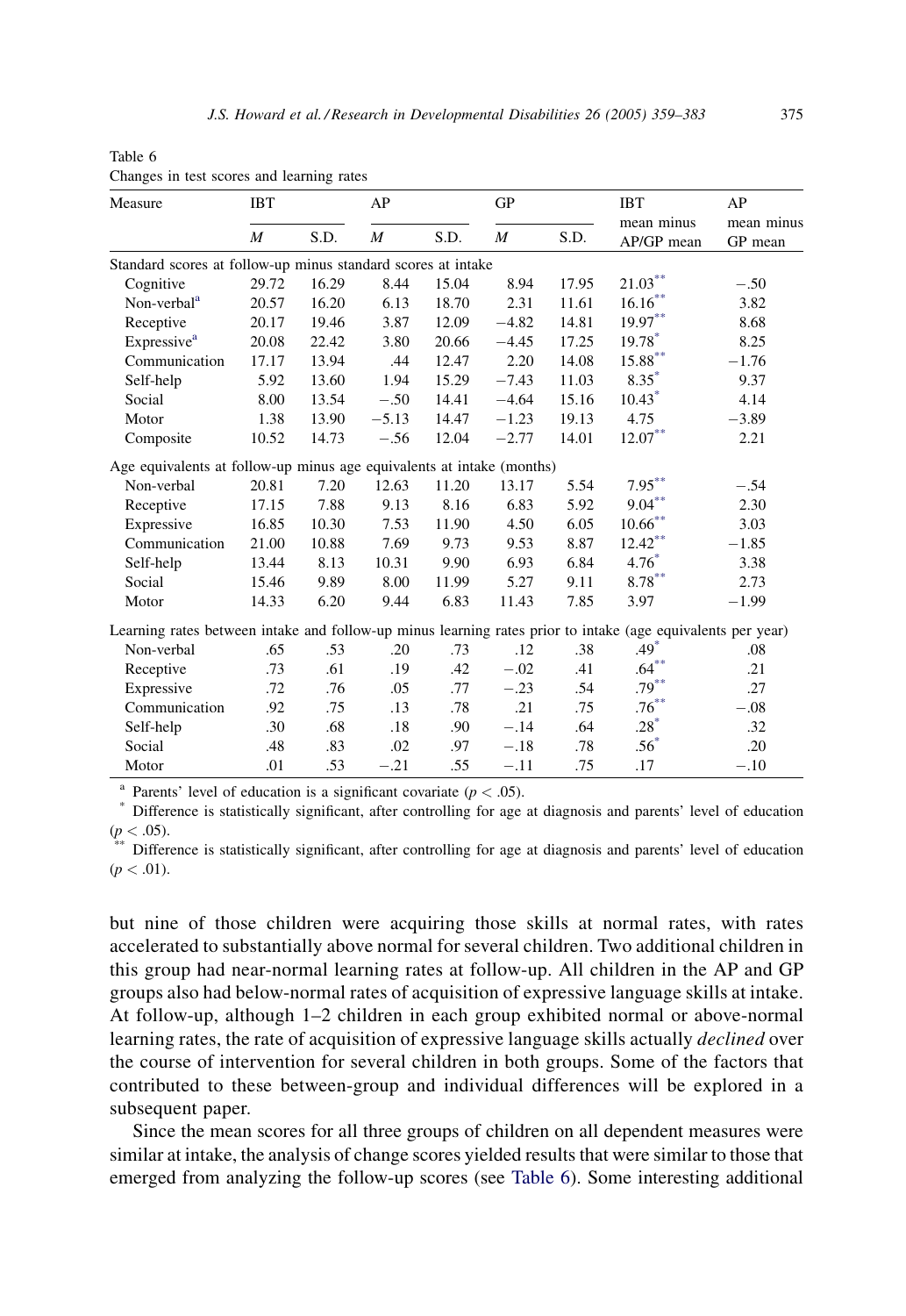information was revealed by this analysis. Children in the IBT group exhibited statistically significantly larger mean treatment gains in all domains than children in the AP and GP groups combined, with the possible exception of the motor skills domain (which was significant only when standard scores were used). Indeed, the IBT group had mean gains in standard scores in all skill domains, ranging from 1.38 points in motor skills (which were already near-normal at intake) to 29.72 points in cognitive skills. The AP group's change scores ranged from  $-5.13$  points in the motor skills domain to 8.44 points in cognitive skills. Mean change scores for this group actually revealed losses in social and motor skills as well as the VABS composite score, and negligible-to-small gains in the other domains. For the GP group, mean change scores ranged from  $-7.43$  in daily living skills to 8.94 in cognitive skills, with losses in receptive language, expressive language, daily living, social, and motor skills as well as the VABS composite score. Similar patterns emerged when age equivalents were used in change score analyses: the IBT group made gains in all domains (range = 13.44–20.81 months), gaining more than 14 months developmentally, on average, in non-verbal, receptive language, expressive language, overall communication, social, and motor skills over the 14-month intake-to-follow-up period. Mean age equivalent gains for the AP and GP groups were much smaller and were less than 14 months in all domains  $(range = 7.53 - 12.63$  months and 4.5-13.17 months, respectively).

# 4. Discussion

Young children with autism or PDD-NOS who received intensive behavior analytic treatment (IBT) for about 14 months outperformed comparable children who received ''eclectic'' intervention services for the same period of time on virtually every follow-up measure. In most cases the differences in mean scores were substantial and statistically significant. Our analyses corrected for the parents' level of education and for the children's ages at diagnosis. No direct correction was made for the age at testing, but children in the IBT group had the highest mean age equivalents at follow-up (see [Table 5](#page-14-0)), despite being younger than the children in the other groups. Thus, our findings cannot be attributed to differences in age at testing; if anything, they underestimate the effect of IBT on age equivalents. These results are consistent with those reported by other investigators who found that providing at least 30 h of competently delivered, intensive behavior analytic intervention to preschool-age children with autism produced large improvements in intellectual functioning, communication skills, and adaptive behavior. We reported gains measured just 14 months into treatment, so it was not surprising that they were generally smaller than gains that have been documented after 2–3 years of IBT (e.g., [Green et al.,](#page-22-0) [2002; Lovaas, 1987; Perry et al., 1995; Weiss, 1999\)](#page-22-0). The gains we observed, however, were generally larger than gains reported by [Anderson et al. \(1987\)](#page-21-0) for preschool children with autism who received only 15–25 h of behavior analytic treatment for 1 year.

Analyses of learning rates ([Table 5,](#page-14-0) [Figs. 1 and 2\)](#page-15-0) provided further evidence of the efficacy of IBT for accelerating rates of skill acquisition. During 14 months of treatment, children in the IBT group acquired skills in most domains at a rate that matched or exceeded the normal rate of 1 year of development per year of age. That was not the case for the children in the AP and GP groups; with very few exceptions, their learning rates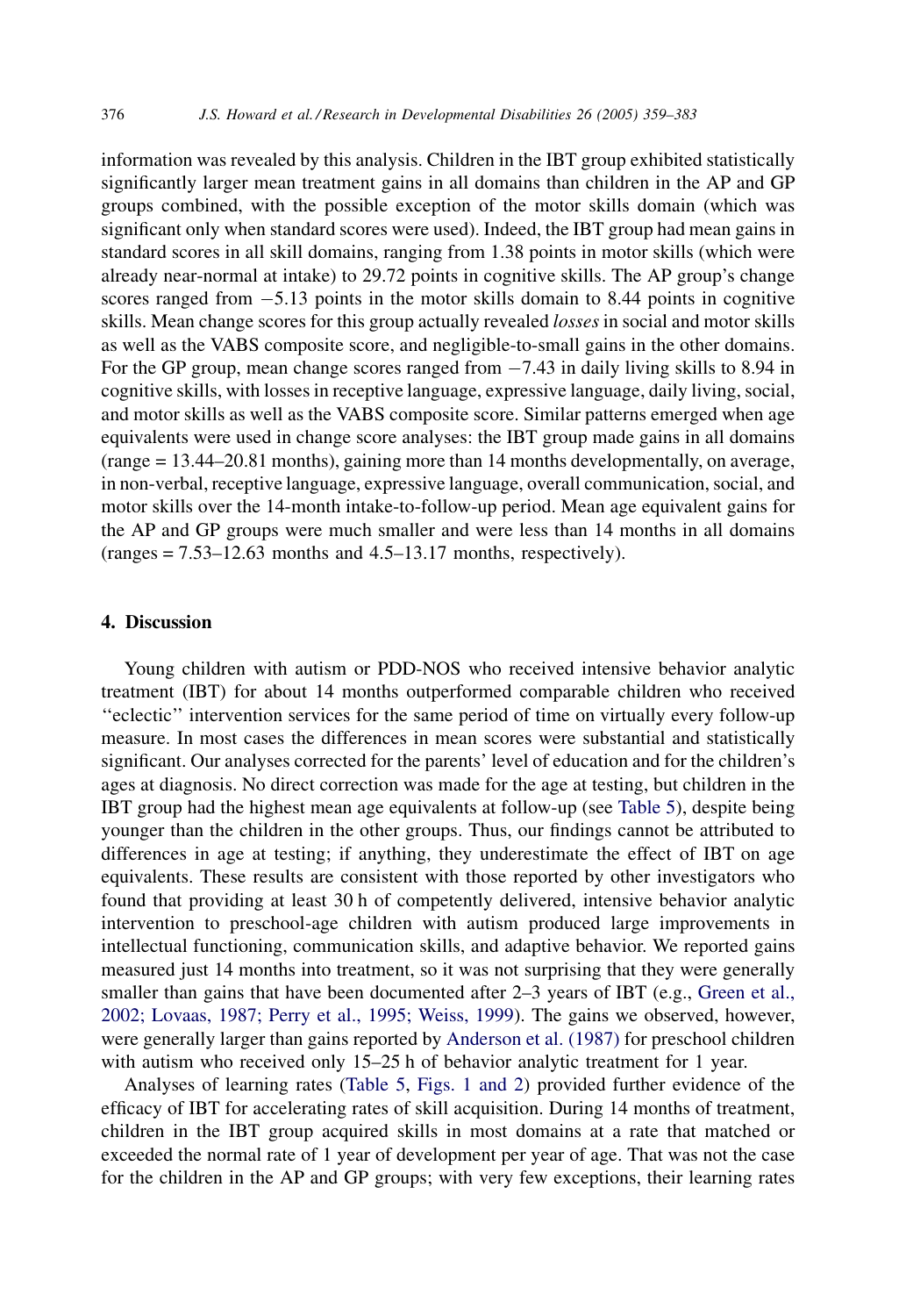remained well below normal. If children with autism are to have any chance to close the gap between their skills and those of their typically developing peers, their developmental trajectories must be increased sharply while they are young, before the gap widens even further. That is, their learning rates need to *exceed* the normal rate for an extended period of time. Of the early intervention approaches investigated in this study, only IBT had that effect, producing above-normal mean learning rates in the non-verbal, receptive language, expressive language, overall communication, and social skill domains. It is important to note, however, that 14 months of accelerated development was not enough for the children in the IBT group to make up all of the differences between their skills and those of typically developing preschoolers. Previous research suggests that at least 1–2 additional years of IBT will be required before some of those children will have the repertoires required to learn effectively in typical classrooms without ongoing specialized intervention; some will require more than that, and some will likely not reach that point even with additional IBT (see [Green, 1996; Smith, 1999\)](#page-22-0). Projections based on the developmental trajectories produced by IBT in our study suggest that most children will continue to make progress toward catching up with their typically developing peers if they continue receiving competently delivered IBT.

Our findings also shed some empirical light on the relation between the type and intensity of early intervention and benefits for children with autism. ''Eclectic'' treatment (a combination of TEACCH, sensory integration therapy, and some applied behavior analysis methods) did not prove very effective for our AP comparison group, even though it was provided intensively (i.e., for 30 h per week with adult:child ratios of 1:1 or 1:2) in classrooms specifically designed for children with autism by staff with considerable training and experience with the population. Mean change scores in all skill domains were substantially lower for the AP group than for their counterparts who received IBT, in fact reflecting losses rather than gains in some areas over 14 months of treatment [\(Table 6\)](#page-16-0). These findings are consistent with those reported by [Eikeseth et al. \(2002\)](#page-21-0) for a group of children with autism aged 4–7 years who received similarly intensive ''eclectic'' treatment in special education classrooms for 1 year. Thus, the popular notion that virtually *any* intervention can produce meaningful benefits for children with autism if it is provided intensively has not been confirmed by two controlled studies that addressed that hypothesis. Instead, IBT produced substantially larger improvements than intensive ''eclectic'' treatment in both studies. The non-intensive ''eclectic'' treatment experienced by our GP group (15 h per week of ''developmentally appropriate'' activities and sensory experiences provided in a 1:6 adult:child ratio) was not just ineffective; it produced negative mean change scores in multiple skill domains. In short, the effect of ''eclectic'' treatment on both the AP and GP groups was to flatten or decrease rather than increase the slopes of the developmental trajectories of most children. Based on these findings, we would project that those children will lose more ground to their typically developing peers the longer they remain in such intervention programs.

The ineffectiveness of the ''eclectic'' early intervention provided to children in the AP and GP groups in this study should not be surprising. ''Eclectic'' intervention necessarily involves multiple transitions per day from one activity or ''therapy'' to another, and a good deal of variability in the way intervention is provided by the various adults involved. Children with autism often do not respond well to changes in routines, have substantial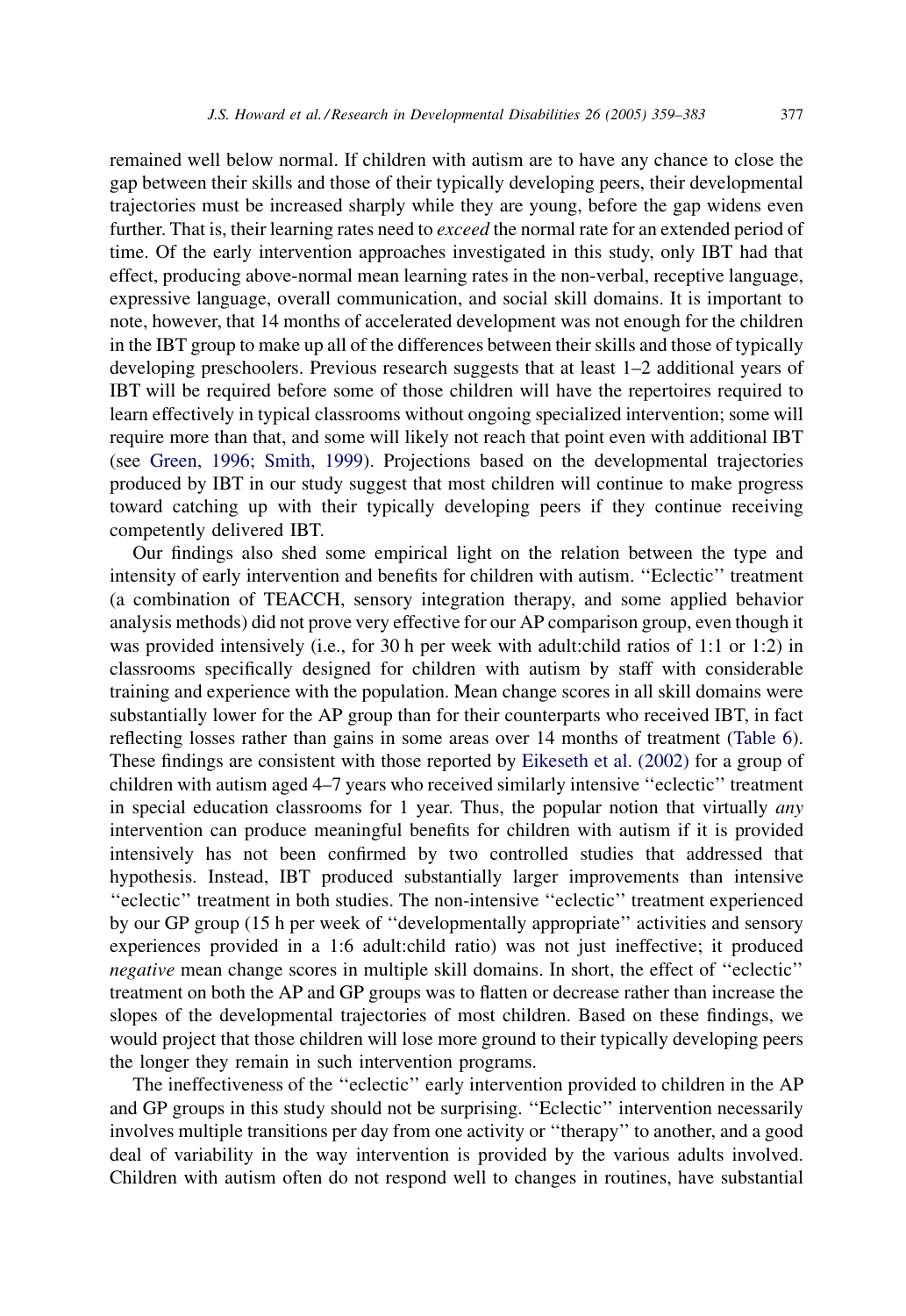attentional difficulties, and learn best when instruction is consistent. It does not stand to reason that typical ''eclectic'' programming provided in a group format is likely to produce meaningful benefits for children with those characteristics. Nor does it follow logically that combining several ''therapies'' or methods for which there is limited scientific evidence of effectiveness (such as TEACCH, developmental models, and sensory integration therapy; see [Arendt, MacLean, & Baumeister, 1988](#page-21-0); [Dawson & Watling, 2000;](#page-21-0) [Smith, 1999](#page-23-0)) is likely to be beneficial for young children with autism. What is surprising is how few scientific studies heretofore have evaluated the ''eclectic'' approach, and how many prominent individuals and organizations in the autism community and the education establishment endorse and promote it.

One interesting observation that was common to all three treatment groups in this study was a change in the distributions of language learning rates from pre-treatment to followup (see [Figs. 1 and 2](#page-15-0)). For all three groups, the spreads of the distributions were considerably greater at follow-up than before treatment, and some modes shifted as well. Those changes may have been due in part to sampling errors, which could have been magnified in the follow-up data because the follow-up learning rates were based on a shorter time period than were the pre-treatment learning rates (14 months versus 34 months, on average). It is likely that sampling errors affected all datasets equally, however, so the relative between-group differences in learning rate distributions likely reflect differential treatment effectiveness. Here again, the effects of IBT appeared to differ substantially from the effects of the other two interventions. [Fig. 1](#page-15-0) shows that for the IBT group, the mode of the distribution of learning rates for receptive language skills moved from well below normal before treatment to above normal after 14 months of treatment, with many more children achieving normal rates at follow-up than prior to intervention. The mode of the distribution of receptive language learning rates for the intensive ''eclectic'' intervention (AP) group was slightly higher but still well below normal at follow-up, with three children acquiring receptive language skills at normal rates after 14 months. For the GP group, the mode of the distribution of receptive language learning rates was lower at follow-up than pre-treatment, although two children in that group were acquiring receptive language skills at normal rates at follow-up. With regard to rates of acquiring expressive language skills ([Fig. 2\)](#page-15-0), the distribution spread markedly with IBT, with a number of children in that group exhibiting learning rates that were well above normal at follow-up. Prior to intervention, the modal learning rate for the IBT group was well below normal; at follow-up a bimodal distribution was observed, with one mode substantially above normal and the other just below normal. Intensive ''eclectic'' treatment also appeared to produce greater spread in the distribution of expressive language learning rates for the AP group, but only a slight upward shift in the mode. The non-intensive ''eclectic'' intervention (GP) group showed a slightly increased spread in the distribution of learning rates for expressive communication skills at follow-up, but the mode shifted down rather than up.

Several limitations to this study constrain the interpretation of our results. First, assignment to treatment groups was parent-determined rather than random; however, the three groups were very similar on key dependent measures before treatment began, which is the main purpose of random assignment (cf. [Baer, 1993; Kasari, 2002](#page-21-0)). Thus, differences in outcomes across the three groups were likely due to the treatments rather than to any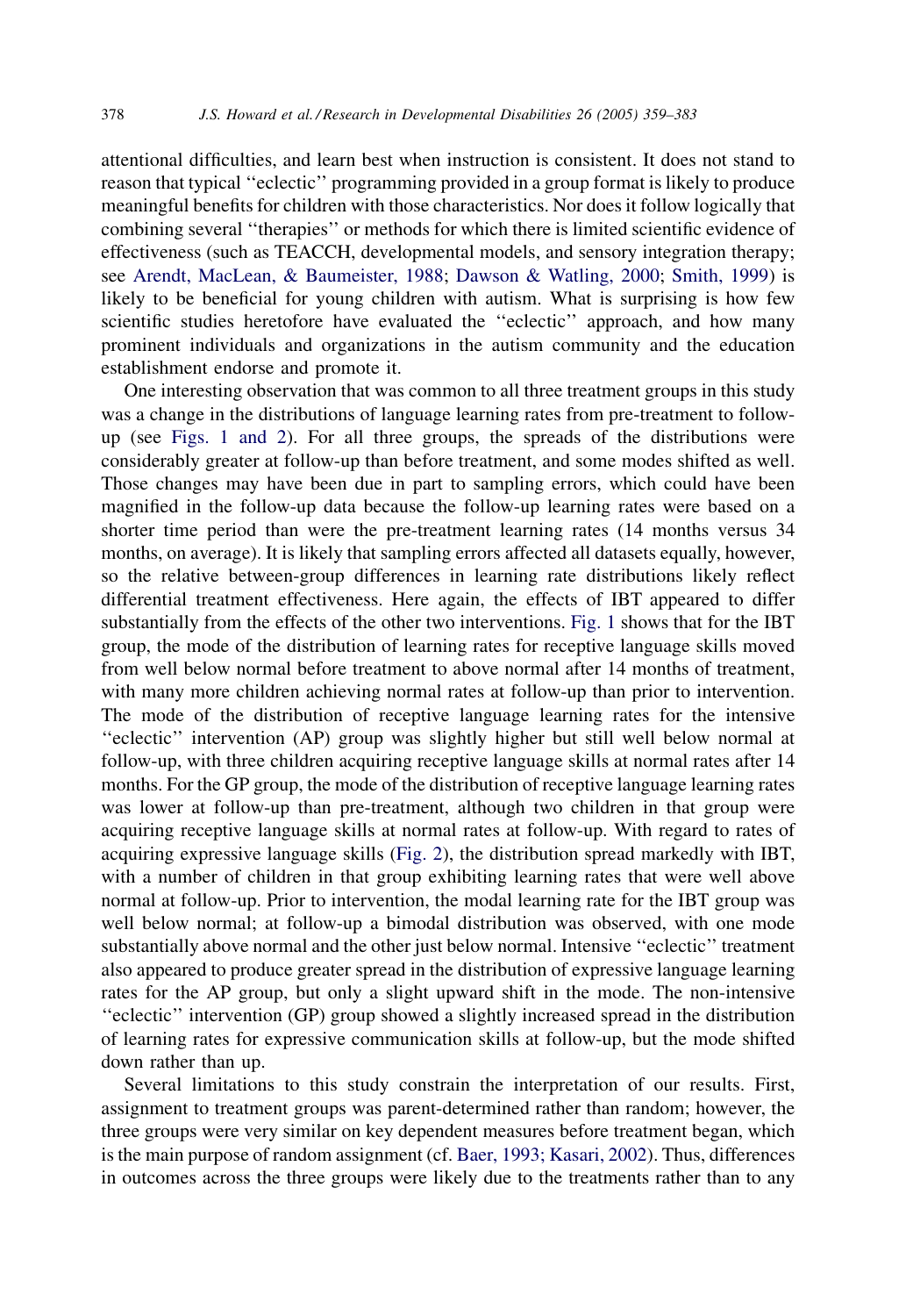selection bias or pre-treatment differences among the groups. Second, the examiners who conducted the assessments were not blind as to the children's group assignments at followup testing. They were, however, independent of the investigators as well as all three intervention programs. It could be argued that some of the examiners were biased toward IBT, which led them to overestimate the follow-up status of children in that group. Since there were a large number of examiners, however, it is just as likely that some of them were biased against IBT and toward the other interventions. Third, results were analyzed only in terms of performances on standardized, norm-referenced assessments conducted in formal testing situations, rather than the repeated direct observational measurement of behavior in situ that characterizes applied behavior analysis. Additionally, the analyses compared group mean scores statistically. Group mean scores may not accurately represent the actual performance of any individual in the group, and between-groups statistical comparisons of mean scores cannot reveal clinically significant changes in individual behavior over time [\(Johnston & Pennypacker, 1993\)](#page-22-0). Nonetheless, standardized instruments like IQ tests and adaptive behavior scales are widely used in autism research, and scores on such tests have been shown to correlate reasonably well with overall adjustment for individuals with autism (e.g., [Klin et al., 1997\)](#page-22-0). Further, between-groups comparisons are helpful for answering actuarial questions, such as the relative efficacy of interventions for groups of children with autism. Finally, treatment integrity was not measured in this study. The behavior analytic treatment was directed by individuals with documented training and credentials in applied behavior analysis, and incorporated techniques that have been operationally defined and tested in many previous studies (see [Green, 1996, 2001; Matson](#page-22-0) [et al., 1996\)](#page-22-0). Staff in that program were trained and supervised closely, but it cannot be assumed that they implemented treatment procedures with fidelity and consistency throughout the study. Even fewer assumptions can be made about the other interventions. Indeed, measuring the integrity of those interventions would likely prove challenging, because many of the techniques employed have not been operationally defined or evaluated, and the skills required to implement them have not been well-specified.

As noted previously, we plan to conduct further analyses of child, family, and treatment variables that were correlated with the differential outcomes reported here. Additional research on the importance of such variables is needed to inform decision-making by families and policymakers, and to aid in the development of new or modified interventions for children with autism spectrum disorders who do not respond to IBT. Studies that further investigate the short- and long-term effects of ''eclectic'' intervention are also needed, given the widespread popularity and availability of that approach for children with autism spectrum disorders. The same can be said of early intervention that is based primarily or exclusively on models that have not yet been subjected to thorough scientific evaluations, such as TEACCH, ''developmentally appropriate'' programming, ''floor time,'' Relationship Development Intervention, and sensorimotor techniques.

## Acknowledgements

The authors are grateful to Valley Mountain Regional Center Region 6 Autism Connection, and California State University, Stanislaus for supporting this research; to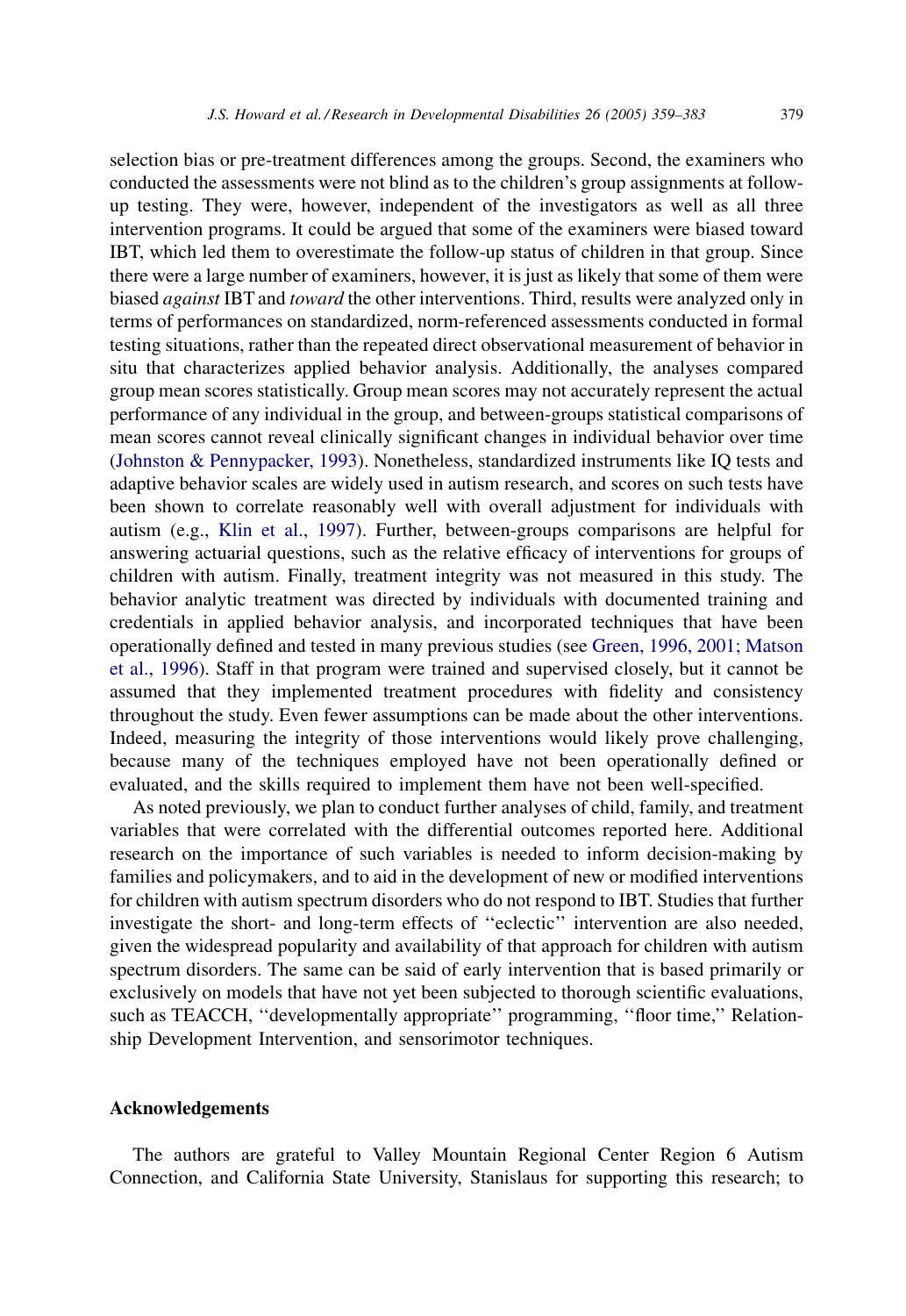<span id="page-21-0"></span>Shannon Brackett, Beth LeBrun, Schelley McDonald, Marie Overmyer, and Yasman Dianat for assistance with data collection; and to the children and families who participated in the study. Preliminary reports of this research were presented at the international conference of the Association for Behavior Analysis, Venice, Italy, November 2001 and the annual meeting of the California Association for Behavior Analysis, San Francisco, February 2003.

# References

- Alpern, G., Boll, T., & Shearer, M. (1986). Developmental profile II (DP-II). Los Angeles: Western Psychological Services.
- Anderson, S. R., Avery, D. L., DiPietro, E. K., Edwards, G. L., & Christian, W. P. (1987). Intensive home-based early intervention with autistic children. Education and Treatment of Children, 10, 352-366.
- Anderson, S. R., & Romanczyk, R. G. (1999). Early intervention for young children with autism: Continuumbased behavioral models. Journal of the Association for Persons with Severe Handicaps, 24, 162–173.
- Arendt, R. E., MacLean, W. E., Jr., & Baumeister, A. A. (1988). Critique of sensory integration therapy and its application in mental retardation. American Journal on Mental Retardation, 92, 401–411.
- Baer, D. M. (1993). Quasi-random assignment can be as convincing as random assignment. American Journal on Mental Retardation, 97(4), 373–375.
- Bayley, N. (1993). Bayley Scales of Infant Development (2nd ed.). San Antonio, TX: The Psychological Corporation.
- Birnbrauer, J. S., & Leach, D. J. (1993). The Murdoch Early Intervention Program after 2 years. Behaviour Change, 10(2), 63–74.
- Bondy, A. S., & Frost, L. A. (1994). The picture exchange communication system: Training manual. Cherry Hill, NJ: Pyramid.
- Brownell, R. (Ed.). (2000). Expressive One-Word Picture Vocabulary Test-2000 (EOWPVT-2000). Novato, CA: Academic Therapy Publications.
- Brownell, R. (Ed.). (2000). Receptive One-Word Picture Vocabulary Test-2000 (ROWPVT-2000). Novato, CA: Academic Therapy Publications.
- Bzoch, K., & League, R. (1991). Receptive Expressive Emergent Language Scales—Revised (REEL-2) (2nd ed.). Austin, TX: PRO-ED.
- California Department of Developmental Services. (2002). Department of Developmental Services Fact Book (5th ed.). Sacramento, CA: California Department of Developmental Services. [http://www.dds.ca.gov/factsstats/](http://www.dds.ca.gov/factsstats/factbook.cfm) [factbook.cfm#pdf](http://www.dds.ca.gov/factsstats/factbook.cfm)
- California Department of Developmental Services. (2003a). 2003 DDS autism report. Sacramento, CA: California Department of Developmental Services. [http://www.dds.ca.gov/autism/autism\\_main.cfm](http://www.dds.ca.gov/autism/autism_main.cfm)
- California Department of Developmental Services. (2003b). Department of Developmental Services Fact Book (6th ed.). Sacramento, CA: California Department of Developmental Services. [http://www.dds.ca.gov/](http://www.dds.ca.gov/factsstats/factbook.cfm) [factsstats/factbook.cfm#pdf](http://www.dds.ca.gov/factsstats/factbook.cfm)
- Campbell, F. A., Pungello, E. P., Miller-Johnson, S., Burchinal, M., & Ramey, C. T. (2001). The development of cognitive and academic abilities: Growth curves from an early childhood educational experiment. Developmental Psychology, 37(2), 231–242.
- Campbell, F. A., Ramey, C. T., Pungello, E. P., Sparling, J., & Miller-Johnson, S. (2002). Early childhood education: Young adult outcomes from the Abecedarian Project. Applied Developmental Science, 6, 42–57.
- Dawson, G., & Fischer, K. W. (Eds.). (1994). Human behavior and the developing brain. New York: Guilford.
- Dawson, G., & Watling, R. (2000). Interventions to facilitate auditory, visual, and motor integration in autism: A review of the evidence. Journal of Autism and Developmental Disorders, 30, 415–425.
- Dunn, L. M., & Dunn, L. M. (1997). Peabody Picture Vocabulary Test (3rd ed.). Circle Pines, MN: American Guidance Service Publishing.
- Eikeseth, S., Smith, T., Jahr, E., & Eldevik, S. (2002). Intensive behavioral treatment at school for 4–7-year-old children with autism: A 1-year comparison controlled study. Behavior Modification, 2002, 49–68.
- Elliott, C. (1990). Differential ability scales. San Antonio, TX: The Psychological Corporation.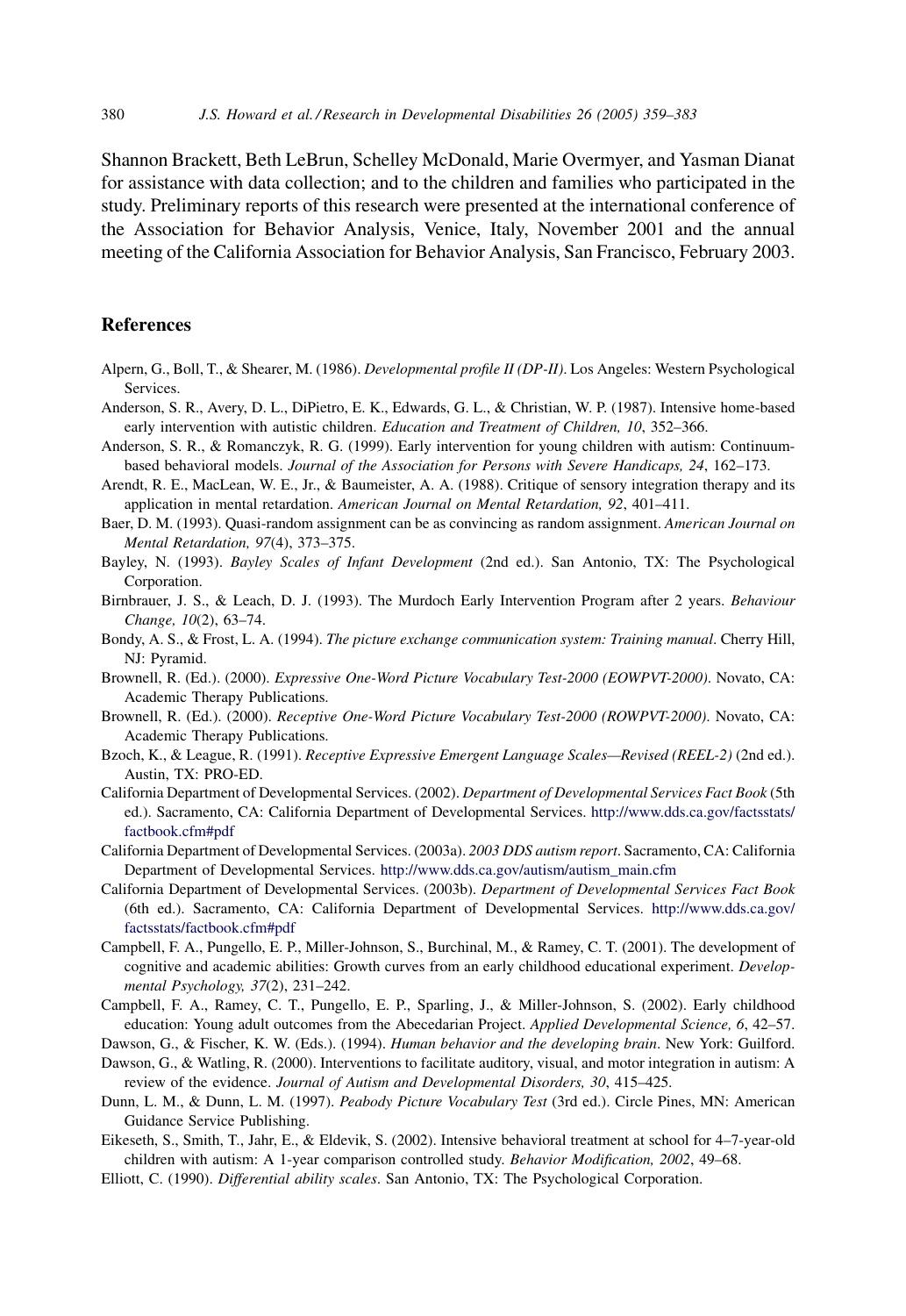- <span id="page-22-0"></span>Fenske, E. C., Zalenski, S., Krantz, P. J., & McClannahan, L. E. (1985). Age at intervention and treatment outcome for autistic children in a comprehensive intervention program. Analysis and Intervention in Developmental Disabilities, 5, 49–58.
- Ferster, C. B., & DeMyer, M. K. (1961). The development of performances in autistic children in an automatically controlled environment. Journal of Chronic Diseases, 13, 312-345.
- Fombonne, E. (2001). Is there an epidemic of autism? Pediatrics, 107, 411–413.
- Fombonne, E. (2003). The prevalence of autism. Journal of the American Medical Association, 289, 87–89.
- Frankenburg, W. K., Dodds, J., Archer, P., Shapiro, H., & Bresnick, B. (1992). The Denver II: A major revision and restandardization of the Denver Developmental Screening Test. Pediatrics, 89, 91–97.
- Green, G. (1996). Early behavioral intervention for autism: What does research tell us? In C. Maurice (Ed.), G. Green, & S. Luce (Co-Eds.), Behavioral intervention for young children with autism: A manual for parents and professionals (pp. 29–44). Austin, TX: PRO-ED.
- Green, G. (2001). Behavior analytic instruction for learners with autism: Advances in stimulus control technology. Focus on Autism and Other Developmental Disabilities, 16, 72–85.
- Green, G., Brennan, L. C., & Fein, D. (2002). Intensive behavioral treatment for a toddler at high risk for autism. Behavior Modification, 26, 69–102.
- Guralnick, M. J. (1998). Effectiveness of early intervention for vulnerable children: A developmental perspective. American Journal on Mental Retardation, 102(4), 319–345.
- Hall, L. J. (1997). Effective behavioural strategies for the defining characteristics of autism. Behaviour Change, 14, 139–154.
- Hannigan, J. H., & Berman, R. F. (2000). Amelioration of fetal alcohol-related neurodevelopmental disorders in rats: Exploring pharmacological and environmental treatments. Neurotoxicology and Teratology, 22, 103–111.
- Harris, S. L., Handleman, J. S., Gordon, R., Kristoff, B., & Fuentes, F. (1991). Changes in cognitive and language functioning of preschool children with autism. Journal of Autism and Developmental Disorders, 21(3), 281-290.
- Hedrick, D., Prather, E., & Tobin, A. (1984). Sequenced Inventory of Communication Development—Revised Edition. Seattle, WA: University of Washington Press.
- Jacobson, J. W., Mulick, J. A., & Green, G. (1998). Cost–benefit estimates for early intensive behavioral intervention for young children with autism: General models and single state case. Behavioral Interventions, 13, 201–226.
- Johnston, J. M., & Pennypacker, H. S. (1993). Strategies and tactics of behavioral research (2nd ed.). Hillsdale, NJ: Erlbaum.
- Kasari, C. (2002). Assessing change in early intervention programs for children with autism. Journal of Autism and Developmental Disorders, 32(5), 447–461.
- Klin, A., Carter, A., & Sparrow, S. S. (1997). Psychological assessment. In D. J. Cohen, & F. R. Volkmar (Eds.), Handbook of autism and pervasive developmental disorders (2nd ed., pp. 418–427). New York: Wiley.
- Lord, C., & Schopler, E. (1989). The role of age at assessment, developmental level, and test in the stability of intelligence scores in young autistic children. Journal of Autism and Developmental Disorders, 19, 483–499.
- Loupe, P. S., Schroeder, S. R., & Tessel, R. (1995). FR discrimination training effects in SHR and microencephalic rats. Pharmacology, Biochemistry and Behavior, 51, 869–876.
- Lovaas, O. I. (1987). Behavioral treatment and normal educational and intellectual functioning in young autistic children. Journal of Consulting and Clinical Psychology, 55, 3–9.
- Matson, J., Benavidez, D., Compton, L., Paclawskyj, J., & Baglio, C. (1996). Behavioral treatment of autistic persons: A review of research from 1980 to the present. Research in Developmental Disabilities, 17, 433-465.
- Maurice, C., Green, G., & Foxx, R. M. (Eds.). (2001). Making a difference: Behavioral intervention for autism. Austin, TX: PRO-ED.
- Maurice, C. (Ed.), Green, G., & Luce, S. (Co-Eds.). (1996). Behavioral intervention for young children with autism: A manual for parents and professionals. Austin, TX: PRO-ED.
- McEachin, J. J., Smith, T., & Lovaas, O. I. (1993). Long-term outcome for children with autism who received early intensive behavioral treatment. American Journal on Mental Retardation, 97, 359–372.
- Newsom, C., & Hovanitz, C. A. (1997). Autistic disorder. In E. J. Mash & L. G. Terdal (Eds.), Assessment of childhood disorders (3rd ed., pp. 408–452). New York, NY: Guilford Press.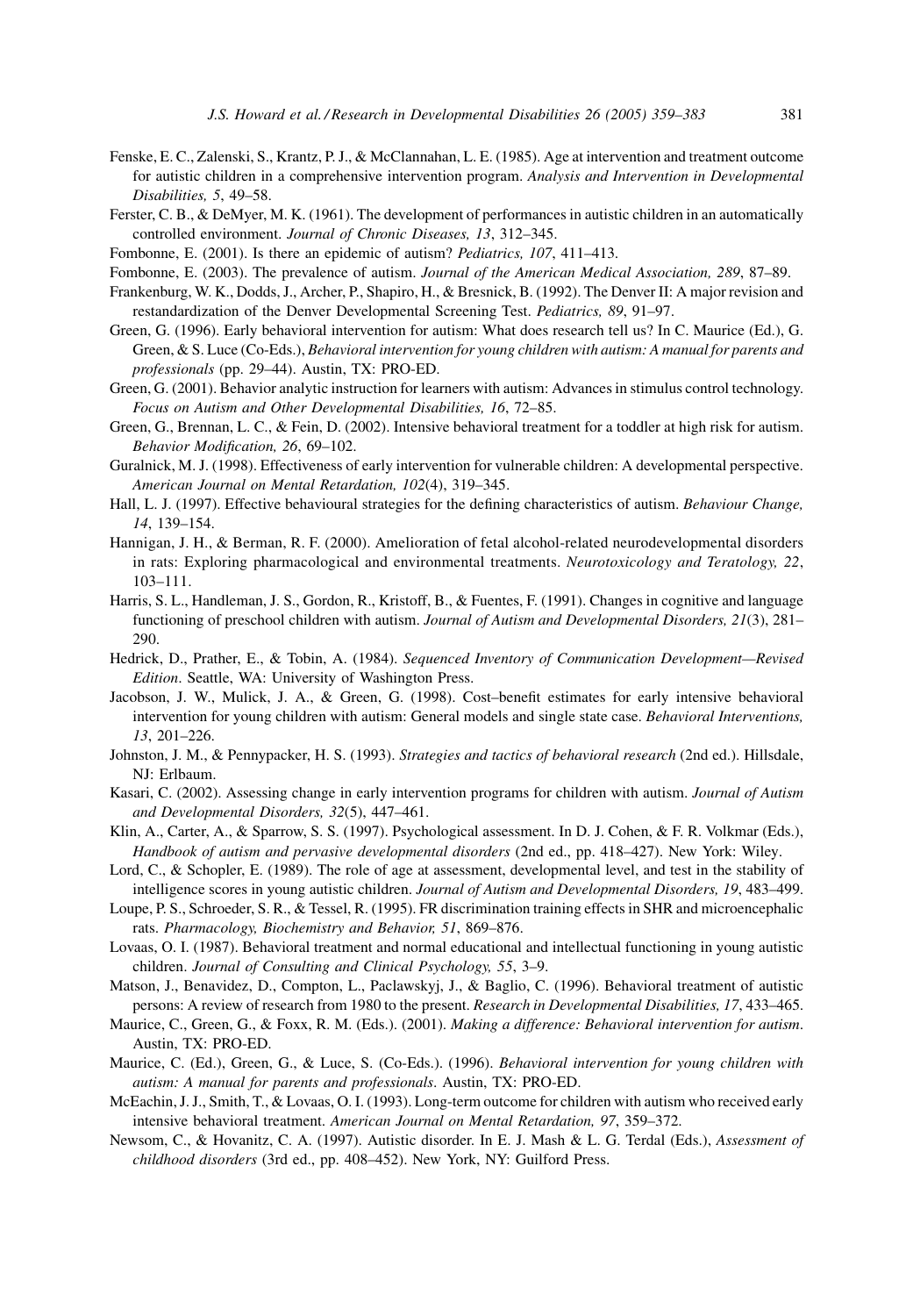- <span id="page-23-0"></span>Perry, R., Cohen, I., & De Carlo, R. (1995). Case study: Deterioration, autism, and recovery in two siblings. Journal of the American Academy of Child and Adolescent Psychiatry, 34, 232–237.
- Project RHISE. (1979). Rockford Infant Development Evaluation Scales. Bensenville, IL: Scholastic Testing Services Inc.
- Provence, S., Eriksen, J., Vater, S., & Palmeri, S. (1985). Infant toddler developmental assessment. Chicago, IL: The Riverside Publishing Co.
- Ramey, C. T., & Ramey, S. L. (1998). Early intervention and early experience. American Psychologist, February, 109–120.
- Ramey, S. L., & Ramey, C. T. (1999). Early experience and early intervention for children at risk for developmental delay and mental retardation. Mental Retardation and Developmental Disabilities Research Reviews, 5, 1–10.
- Reynell, J. K., & Gruber, G. P. (1990). Reynell Developmental Language Scales. Los Angeles, CA: Western Psychological Services.
- Rogers, S. J. (1998). Empirically supported comprehensive treatments for young children with autism. Journal of Clinical Child Psychology, 27(2), 167–178.
- Rogers, S. J., & DiLalla, D. L. (1991). A comparative study of the effects of a developmentally based instructional model on young children with autism an young children with other disorders of behavior and development. Topics in Early Childhood Special Education, 11(2), 29–47.
- Rogers, S. J., Herbison, J., Lewis, H., Pantone, J., & Reiss, K. (1986). An approach for enhancing the symbolic, communicative, and interpersonal functioning of young children with autism and severe emotional handicaps. Journal of the Division for Early Childhood, 10, 135–148.
- Roid, G., & Miller, L. (1997). Leiter International Performance Scale—Revised. Wood Dale, IL: Stoelting.
- Rossetti, L. (1990). The Rossetti Infant-Toddler Language Scale: A measure of communication and interaction. East Moline, IL: Linguisystems.
- Schopler, E. (1997). Implementation of TEACCH philosophy. In D. J. Cohen, & F. R. Volkmar (Eds.), Handbook of autism and pervasive developmental disorders (2nd ed., pp. 767–795). New York: Wiley & Sons.
- Schopler, E., Reichler, R. J., Bashford, A., Lansing, M. D., & Marcus, L. M. (1990). The Psychoeducational Profile—Revised (PEP-R). Austin, TX: PRO-ED.
- Shore, R. (1997). Rethinking the brain: New insights into early development. New York: Families and Work Institute.
- Smith, T. (1999). Outcome of early intervention for children with autism. Clinical Psychology: Science and Practice, 6, 33–49.
- Smith, T., Groen, A. D., & Wynne, J. W. (2000). Randomized trial of intensive early intervention for children with pervasive developmental disorder. American Journal on Mental Retardation, 105(4), 269–285.
- Sparrow, S. S., Balla, D. A., & Cicchetti, D. V. (1984). The Vineland Adaptive Behavior Scales—Interview Edition. Circle Pines, MN: American Guidance Service.
- Stodgell, C. J., Schroeder, S. R., & Tessel, R. E. (1996). FR discrimination training reverses 6-hydroxydopamine-induced striatal dopamine depletion in a rat model of Lesch-Nyhan syndrome. Brain Research, 713, 246–252.
- Stutsman, R. (1948). Merrill Palmer Scale of Mental Tests. Wood Dale, IL: Stoelting.
- Tessel, R. E., Schroeder, S. R., Loupe, P. S., & Stodgell, C. J. (1995). Reversal of 6HD-induced neonatal brain catecholamine depletion after operant training. Pharmacology, Biochemistry & Behavior, 51, 861-867.
- Thorndike, R. L., Hagen, E. P., & Sattler, J. M. (1986). The Stanford-Binet Intelligence Scale (4th ed.). Chicago: Riverside.
- VanKeuren, K. R., Stodgell, C. J., Schroeder, S. R., & Tessel, R. E. (1998). Fixed-ratio discrimination training as replacement therapy in Parkinson's disease: Studies in a 6-hydroxydopamine-treated rat model. Brain Research, 780, 56–66.
- Voress, J. K., & Maddox, T. (1998). Developmental assessment of young children. Austin, TX: PRO-ED.
- Wechsler, D. (1989). Wechsler Preschool and Primary Scale of Intelligence-Revised. San Antonio, TX: The Psychological Corporation.
- Weiss, M. (1999). Differential rates of skill acquisition and outcomes of early intensive behavioral intervention for autism. Behavioral Interventions, 14, 3–22.
- Williams, K. (1997). Expressive Vocabulary Test. Circle Pines, MN: AGS Publishing.